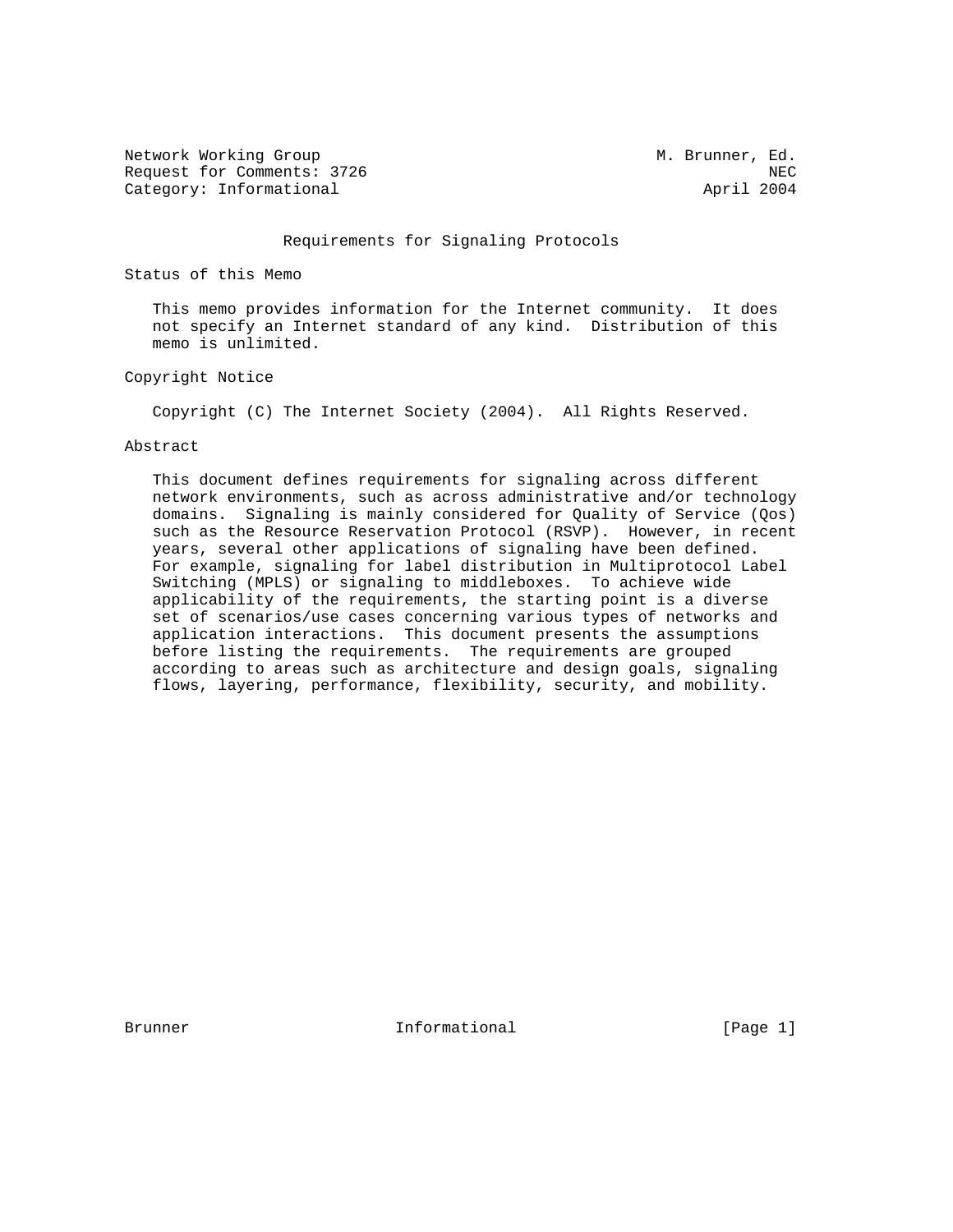Table of Contents

| 1. |      |        |                                                                        | 5            |
|----|------|--------|------------------------------------------------------------------------|--------------|
|    | 1.1. |        |                                                                        | 5            |
| 2. |      |        |                                                                        | 5            |
| 3. |      |        | Problem Statement and Scope.                                           | $\epsilon$   |
| 4. |      |        |                                                                        | 8            |
|    | 4.1. |        | Assumptions and Non-Assumptions.                                       | 8            |
|    | 4.2. |        |                                                                        | $\mathsf{Q}$ |
| 5. |      |        |                                                                        | 10           |
|    | 5.1. |        | Architecture and Design Goals. 11                                      |              |
|    |      | 5.1.1. | NSIS SHOULD Provide Availability Information                           |              |
|    |      |        | on Request 11                                                          |              |
|    |      | 5.1.2. | NSIS MUST be Designed Modularly. 11                                    |              |
|    |      | 5.1.3. | NSIS MUST Decouple Protocol and Information. 12                        |              |
|    |      | 5.1.4. | NSIS MUST Support Independence of Signaling and                        |              |
|    |      |        | Network Control Paradigm 12                                            |              |
|    |      | 5.1.5. | NSIS SHOULD be Able to Carry Opaque Objects. 12                        |              |
|    | 5.2. |        |                                                                        |              |
|    |      | 5.2.1. | The Placement of NSIS Initiator, Forwarder, and                        |              |
|    |      |        | Responder Anywhere in the Network MUST be                              |              |
|    |      |        |                                                                        |              |
|    |      | 5.2.2. | NSIS MUST Support Path-Coupled and MAY Support                         |              |
|    |      |        | Path-Decoupled Signaling 13                                            |              |
|    |      | 5.2.3. | Concealment of Topology and Technology                                 |              |
|    |      |        | Information SHOULD be Possible 13                                      |              |
|    |      | 5.2.4. | Transparent Signaling Through Networks SHOULD be                       |              |
|    |      |        |                                                                        |              |
|    | 5.3. |        |                                                                        |              |
|    |      | 5.3.1. | Explicit Erasure of State MUST be Possible 13                          |              |
|    |      | 5.3.2. | Automatic Release of State After Failure MUST be                       |              |
|    |      |        |                                                                        | 14           |
|    |      | 5.3.3. | NSIS SHOULD Allow for Sending Notifications                            |              |
|    |      |        |                                                                        |              |
|    |      | 5.3.4. | Establishment and Refusal to set up State MUST                         |              |
|    |      | 5.3.5. | be Notified. 15<br>NSIS MUST Allow for Local Information Exchange . 15 |              |
|    | 5.4. |        | Control Information.                                                   | 16           |
|    |      | 5.4.1. | Mutability Information on Parameters SHOULD be                         |              |
|    |      |        |                                                                        |              |
|    |      | 5.4.2. | It SHOULD be Possible to Add and Remove Local                          |              |
|    |      |        | Domain Information 16                                                  |              |
|    |      | 5.4.3. | State MUST be Addressed Independent of Flow                            |              |
|    |      |        | Identification 16                                                      |              |
|    |      | 5.4.4. | Modification of Already Established State SHOULD                       |              |
|    |      |        | be Seamless. 16                                                        |              |
|    |      | 5.4.5. | Grouping of Signaling for Several Micro-Flows                          |              |
|    |      |        | MAY be Provided. 17                                                    |              |
|    |      |        |                                                                        |              |

Brunner 10 Informational 100 Informational [Page 2]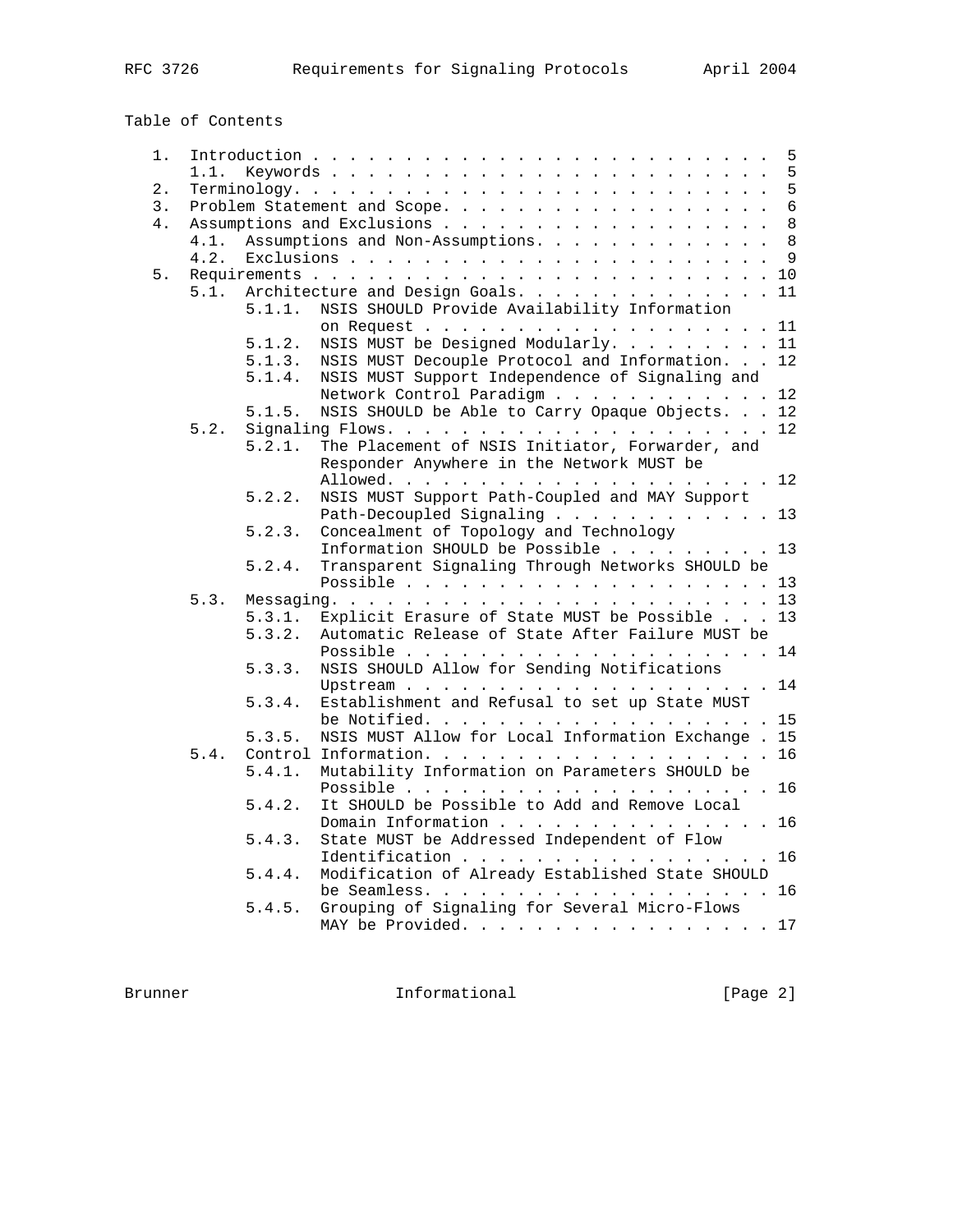|       | 5.5. |        |                                                          |    |
|-------|------|--------|----------------------------------------------------------|----|
|       |      | 5.5.1. | Scalability. 17                                          |    |
|       |      | 5.5.2. | NSIS SHOULD Allow for Low Latency in Setup 18            |    |
|       |      | 5.5.3. | NSIS MUST Allow for Low Bandwidth Consumption            |    |
|       |      |        | for the Signaling Protocol 18                            |    |
|       |      | 5.5.4. | NSIS SHOULD Allow to Constrain Load on Devices . 18      |    |
|       |      | 5.5.5. | NSIS SHOULD Target the Highest Possible Network          |    |
|       |      |        | Utilization. 18                                          |    |
|       | 5.6. |        |                                                          |    |
|       |      | 5.6.1. |                                                          |    |
|       |      |        | Flow Aggregation 19                                      |    |
|       |      | 5.6.2. | Flexibility in the Placement of the NSIS                 |    |
|       |      |        | Initiator/Responder. 19                                  |    |
|       |      | 5.6.3. | Flexibility in the Initiation of State Change. . 19      |    |
|       |      | 5.6.4. | SHOULD Support Network-Initiated State Change. . 19      |    |
|       |      | 5.6.5. | Uni / Bi-directional State Setup 20                      |    |
|       | 5.7. |        |                                                          |    |
|       |      | 5.7.1. | Authentication of Signaling Requests 20                  |    |
|       |      | 5.7.2. | Request Authorization. 20                                |    |
|       |      | 5.7.3. | Integrity Protection 20                                  |    |
|       |      | 5.7.4. | Replay Protection. 21                                    |    |
|       |      | 5.7.5. | Hop-by-Hop Security. 21                                  |    |
|       |      | 5.7.6. | Identity Confidentiality and Network Topology            |    |
|       |      |        |                                                          |    |
|       |      | 5.7.7. | Denial-of-Service Attacks. 21                            |    |
|       |      |        | 5.7.8. Confidentiality of Signaling Messages. 22         |    |
|       |      | 5.7.9. | Ownership of State 22                                    |    |
|       |      |        |                                                          |    |
|       | 5.8. |        |                                                          |    |
|       |      | 5.8.1. | Allow Efficient Service Re-Establishment After           |    |
|       |      |        |                                                          |    |
|       | 5.9. |        | Interworking with Other Protocols and Techniques 22      |    |
|       |      | 5.9.1. | MUST Interwork with IP Tunneling 22                      |    |
|       |      | 5.9.2. | MUST NOT Constrain Either to IPv4 or IPv6. 23            |    |
|       |      | 5.9.3. | MUST be Independent from Charging Model. 23              |    |
|       |      | 5.9.4. | SHOULD Provide Hooks for AAA Protocols 23                |    |
|       |      | 5.9.5. | SHOULD work with Seamless Handoff Protocols. 23          |    |
|       |      | 5.9.6. | MUST Work with Traditional Routing 23                    |    |
|       |      |        |                                                          |    |
|       |      |        | 5.10.1. Ability to Assign Transport Quality to Signaling |    |
|       |      |        |                                                          |    |
|       |      |        | 5.10.2. Graceful Fail Over 24                            |    |
|       |      |        | 5.10.3. Graceful Handling of NSIS Entity Problems. 24    |    |
| б.    |      |        |                                                          | 24 |
| $7$ . |      |        |                                                          | 24 |
|       |      |        | Appendix: Scenarios/Use Cases.                           | 26 |
| $8$ . |      |        |                                                          |    |
|       | 8.1. |        |                                                          | 26 |
|       | 8.2. |        |                                                          |    |
|       | 8.3. |        | An Example Scenario for 3G Wireless Networks 29          |    |
|       | 8.4. |        | Wired Part of Wireless Network 31                        |    |

Brunner 1nformational [Page 3]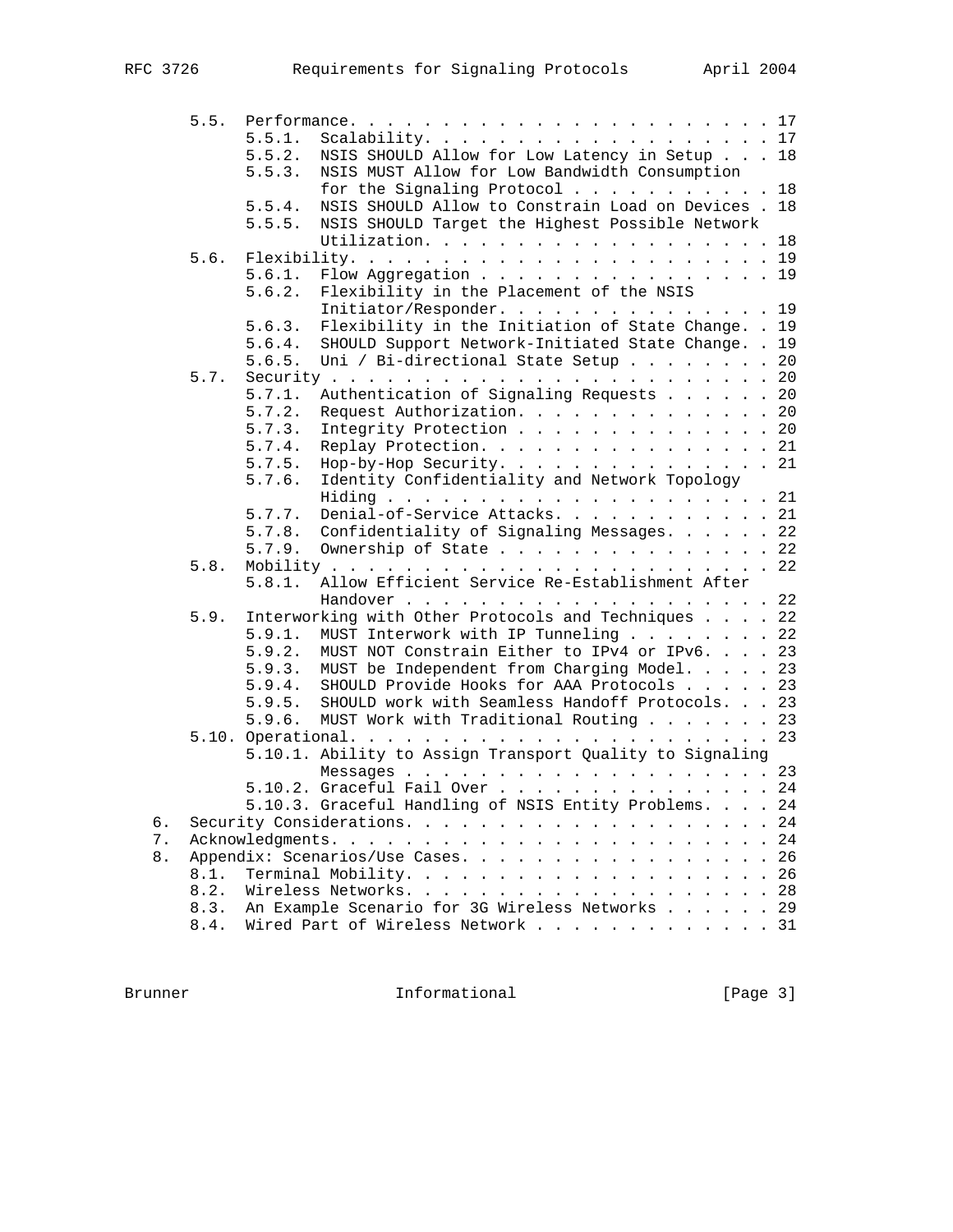|  | 8.5. | Session Mobility 33                                         |
|--|------|-------------------------------------------------------------|
|  | 8.6. | QoS Reservation/Negotiation from Access to Core Network. 34 |
|  | 8.7. | QoS Reservation/Negotiation Over Administrative             |
|  |      |                                                             |
|  | 8.8. | QoS Signaling Between PSTN Gateways and Backbone Routers 35 |
|  |      | 8.9. PSTN Trunking Gateway. 36                              |
|  |      | 8.10. An Application Requests End-to-End QoS Path from the  |
|  |      |                                                             |
|  |      | 8.11. OOS for Virtual Private Networks 39                   |
|  |      | 8.11.1. Tunnel End Points at the Customer Premises 39       |
|  |      | 8.11.2. Tunnel End Points at the Provider Premises 39       |
|  |      |                                                             |
|  |      | 9.1. Normative References 40                                |
|  |      | 9.2. Informative References 40                              |
|  |      |                                                             |
|  |      | 11. Full Copyright Statement 42                             |
|  |      |                                                             |

Brunner 10 Informational 100 Informational [Page 4]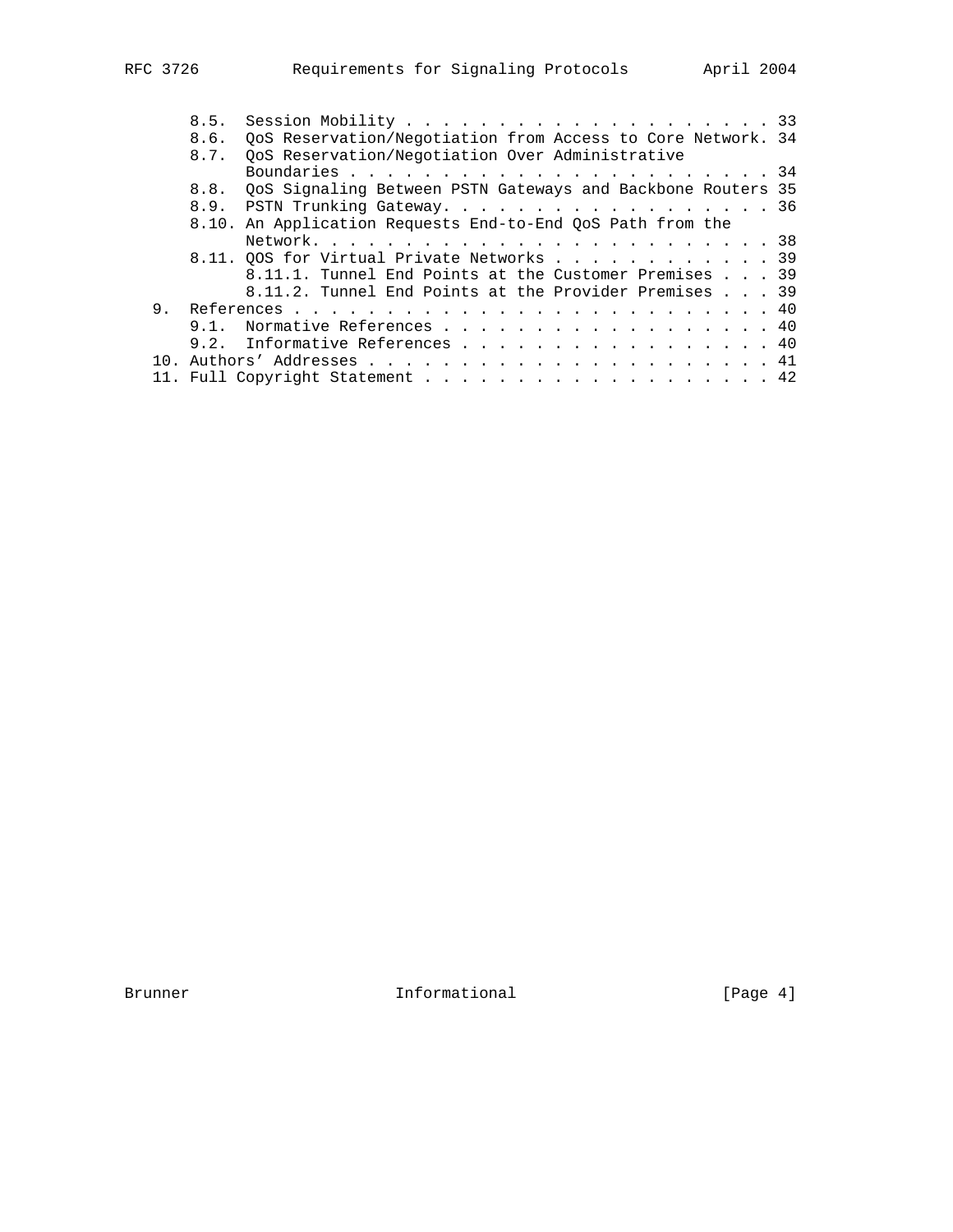## 1. Introduction

 This document is the product of the Next Steps in Signaling (NSIS) Working Group. It defines requirements for signaling across different network environments. It does not list any problems of existing signaling protocols such as [RSVP].

 In order to derive requirements for signaling it is necessary to first have an idea of the scope within which they are applicable. Therefore, we list use cases and scenarios where an NSIS protocol could be applied. The scenarios are used to help derive requirements and to test the requirements against use cases.

 The requirements listed are independent of any application. However, resource reservation and QoS related issues are used as examples within the text. However, QoS is not the only field where signaling is used in the Internet. Signaling might also be used as a communication protocol to setup and maintain the state in middleboxes [RFC3234].

 This document does not cover requirements in relation to some networking areas, in particular, interaction with host and site multihoming. We leave these for future analysis.

## 1.1. Keywords

 The key words "MUST", "MUST NOT", "REQUIRED", "SHALL", "SHALL NOT", "SHOULD", "SHOULD NOT", "RECOMMENDED", "MAY", and "OPTIONAL" in this document are to be interpreted as described in BCP 14, RFC 2119 [KEYWORDS].

## 2. Terminology

 We list the most often used terms in the document. However, they cannot be made precise without a more complete architectural model, and they are not meant to prescribe any solution in the document. Where applicable, they will be defined in protocol documents.

 NSIS Entity (NE): The function within a node, which implements an NSIS protocol. In the case of path-coupled signaling, the NE will always be on the data path.

 NSIS Forwarder (NF): NSIS Entity between a NI and NR, which may interact with local state management functions in the network. It also propagates NSIS signaling further through the network.

 NSIS Initiator (NI): NSIS Entity that starts NSIS signaling to set up or manipulate network state.

Brunner 10 and 10 and 10 and 10 and 10 and 10 and 10 and 10 and 10 and 10 and 10 and 10 and 10 and 10 and 10 and 10 and 10 and 10 and 10 and 10 and 10 and 10 and 10 and 10 and 10 and 10 and 10 and 10 and 10 and 10 and 10 a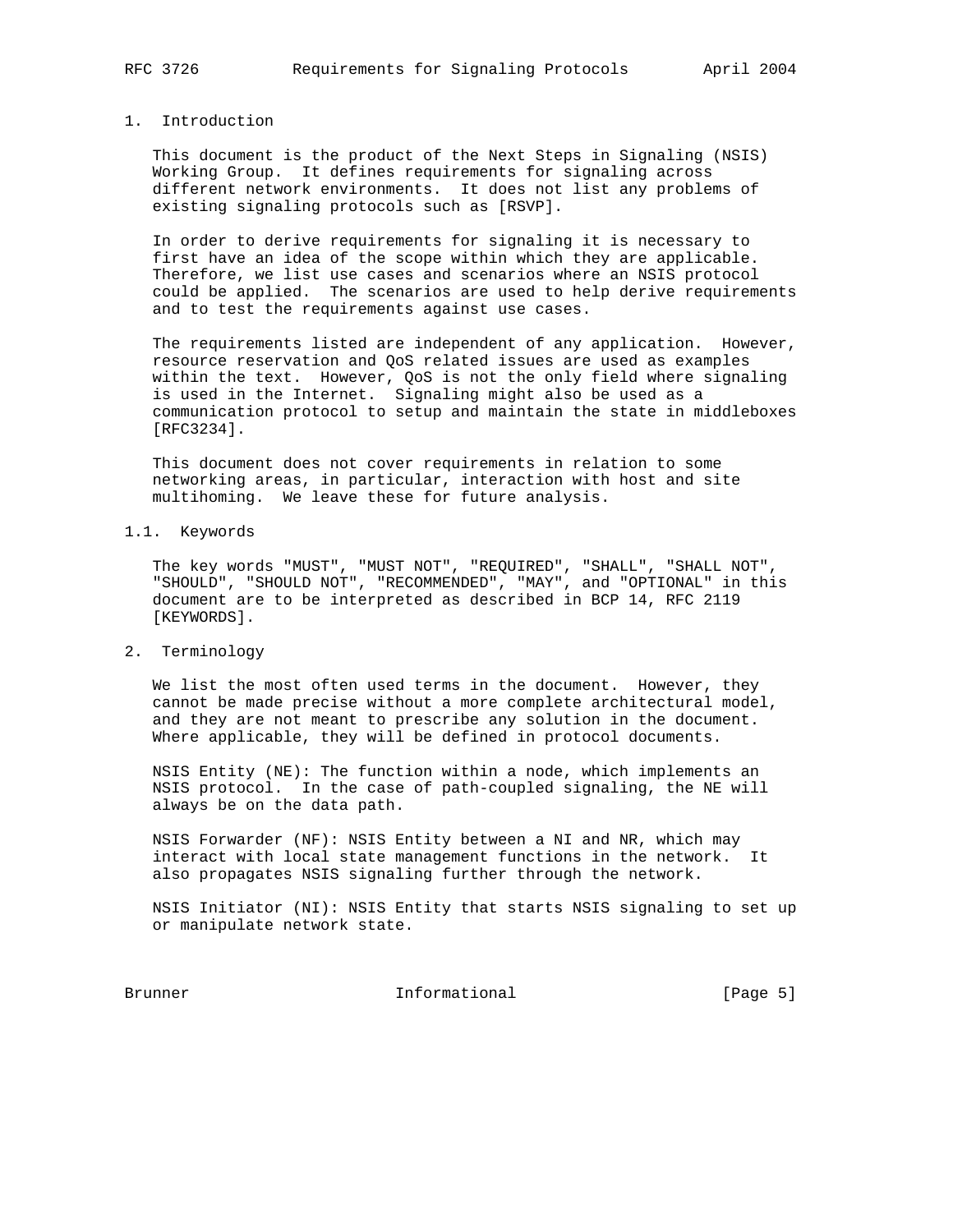NSIS Responder (NR): NSIS Entity that terminates NSIS signaling and can optionally interact with applications as well.

 Flow: A traffic stream (sequence of IP packets between two end systems) for which a specific packet level treatment is provided. The flow can be unicast (uni- or bi-directional) or multicast. For multicast, a flow can diverge into multiple flows as it propagates toward the receiver. For multi-sender multicast, a flow can also diverge when viewed in the reverse direction (toward the senders).

 Data Path: The route across the networks taken by a flow or aggregate, i.e., which domains/subdomains it passes through and the egress/ingress points for each.

 Signaling Path: The route across the networks taken by a signaling flow or aggregate, i.e., which domains/subdomains it passes through and the egress/ingress points for each.

 Path-coupled signaling: A mode of signaling where the signaling messages follow a path that is tied to the data packets. Signaling messages are routed only through nodes (NEs) that are in the data path.

 Path-decoupled signaling: Signaling with independent data and signaling paths. Signaling messages are routed to nodes (NEs) which are not assumed to be on the data path, but which are (presumably) aware of it. Signaling messages will always be directly addressed to the neighbor NE, and the NI/NR may have no relation at all with the ultimate data sender or receiver.

 Service: A generic something provided by one entity and consumed by another. It can be constructed by allocating resources. The network can provide it to users or a network node can provide it to packets.

3. Problem Statement and Scope

 We provide in the following a preliminary architectural picture as a basis for discussion. We will refer to it in the following requirement sections.

 Note that this model is intended not to constrain the technical approach taken subsequently, simply to allow concrete phrasing of requirements (e.g., requirements about placement of the NSIS Initiator.)

Brunner 10 1nformational 1999 (Page 6)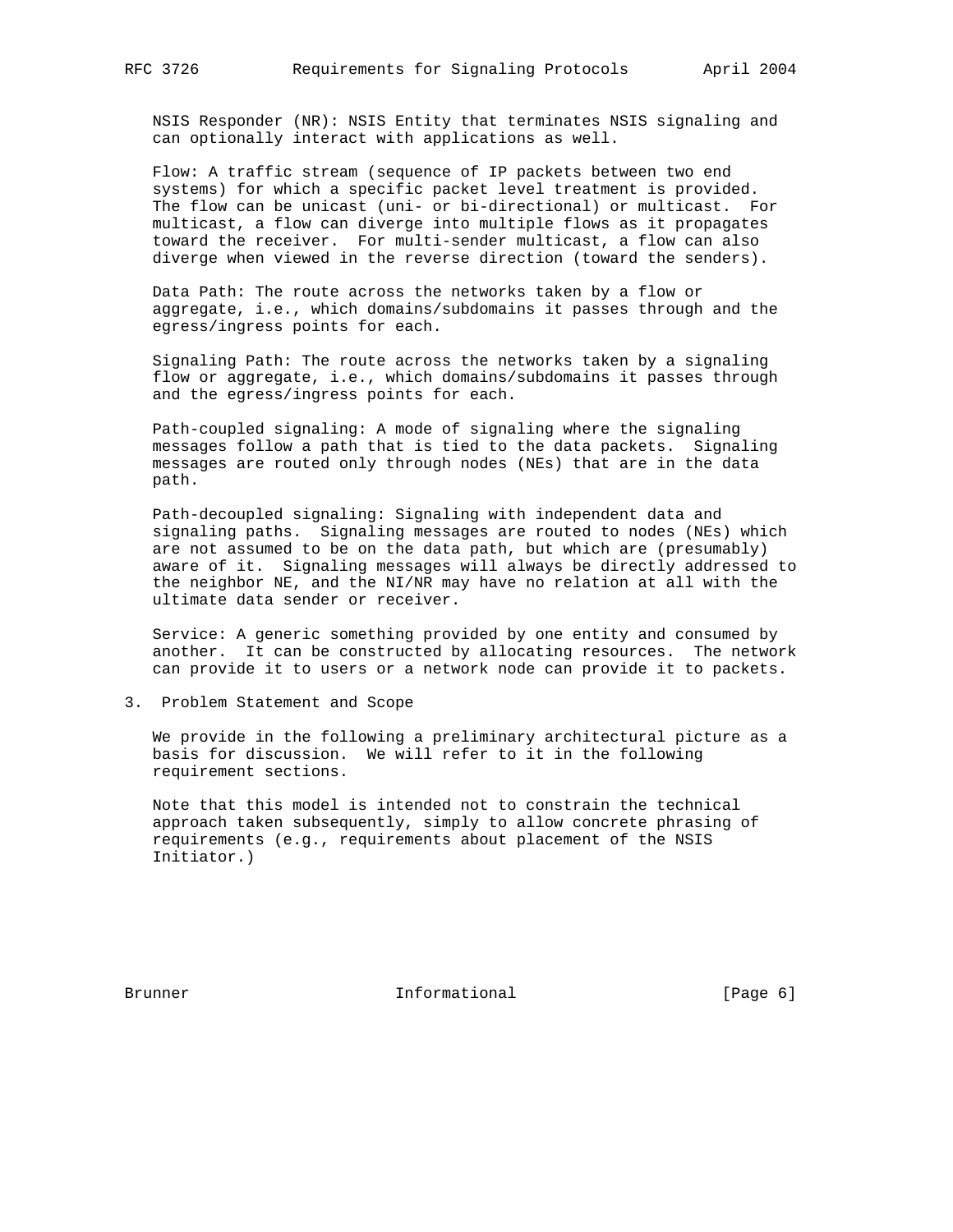Roughly, the scope of NSIS is assumed to be the interaction between the NSIS Initiator, NSIS Forwarder(s), and NSIS Responder including a protocol to carry the information, and the syntax/semantics of the information that is exchanged. Further statements on assumptions/exclusions are given in the next Section.

The main elements are:

 1. Something that starts the request for state to be set up in the network, the NSIS Initiator.

 This might be in the end system or within some other part of the network. The distinguishing feature of the NSIS Initiator is that it acts on triggers coming (directly or indirectly) from the higher layers in the end systems. It needs to map the services requested by them, and also provides feedback information to the higher layers, which might be used by transport layer algorithms or adaptive applications.

 2. Something that assists in managing state further along the signaling path, the NSIS Forwarder.

 The NSIS Forwarder does not interact with higher layers, but interacts with the NSIS Initiator, NSIS Responder, and possibly one or more NSIS Forwarders on the signaling path, edge-to-edge or end-to-end.

3. Something that terminates the signaling path, the NSIS Responder.

 The NSIS responder might be in an end-system or within other equipment. The distinguishing feature of the NSIS Responder is that it responds to requests at the end of a signaling path.

- 4. The signaling path traverses an underlying network covering one or more IP hops. The underlying network might use locally different technology. For instance, QoS technology has to be provisioned appropriately for the service requested. In the QoS example, an NSIS Forwarder maps service-specific information to technology related QoS parameters and receives indications about success or failure in response.
- 5. We can see the network at the level of domains/subdomains rather than individual routers (except in the special case that the domain contains one link). Domains are assumed to be administrative entities. So security requirements might apply differently for the signaling between the domains and within a domain. Both cases we deal with in this document.

Brunner 10 1nformational 100 External Page 7]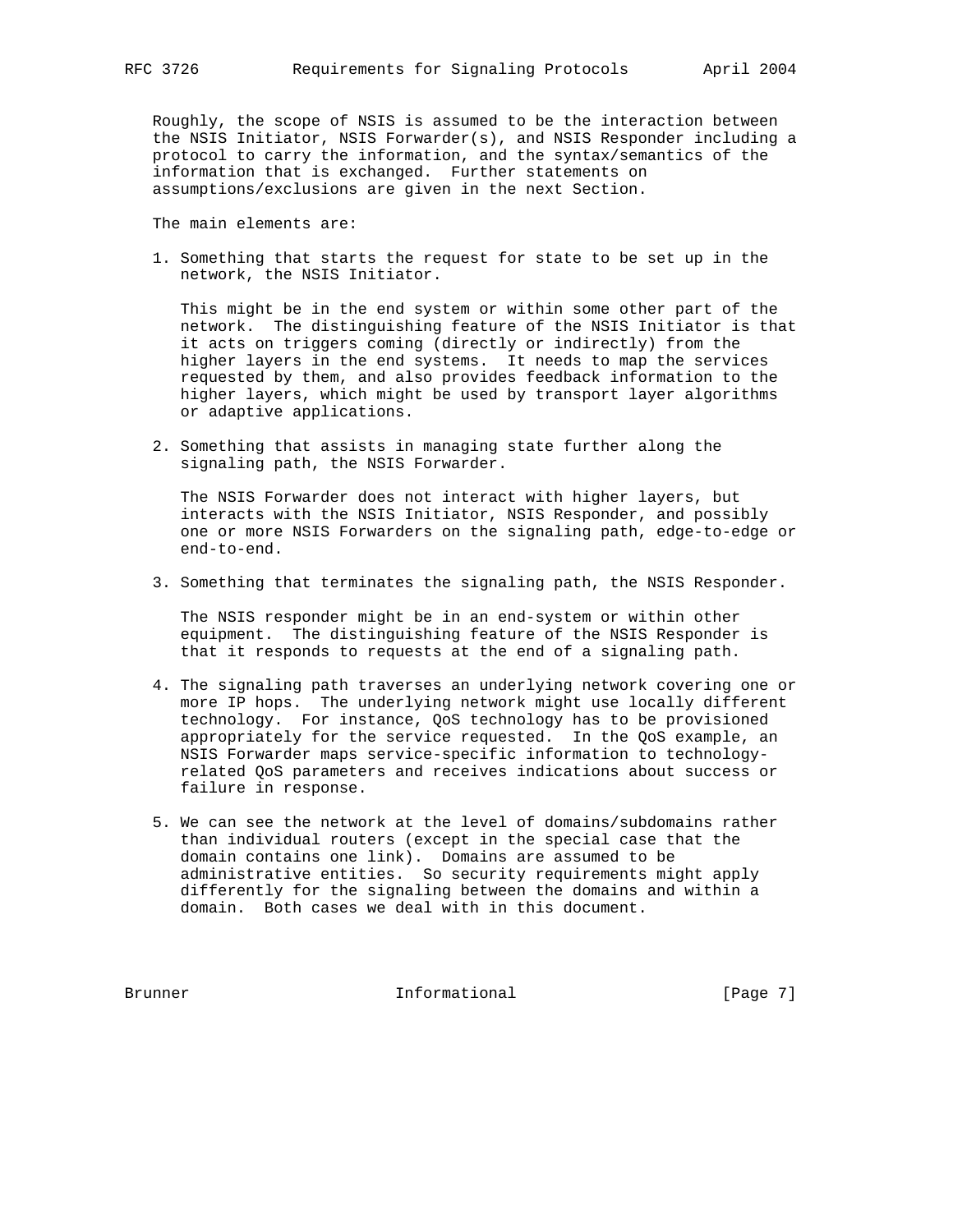- 
- 4. Assumptions and Exclusions
- 4.1. Assumptions and Non-Assumptions
	- 1. The NSIS signaling could run end-to-end, end-to-edge, or edge-to edge, or network-to-network (between providers), depending on what point in the network acts as NSIS initiator, and how far towards the other end of the network the signaling propagates. In general, we could expect NSIS Forwarders to become more 'dense' towards the edges of the network, but this is not a requirement. For example, in the case of QoS, an over-provisioned domain might contain no NSIS Forwarders at all (and be NSIS transparent); at the other extreme, NSIS Forwarders might be placed at every router. In the latter case, QoS provisioning can be carried out in a local implementation-dependent way without further signaling, whereas in the case of remote NSIS Forwarders, a protocol might be needed to control the routers along the path. This protocol is then independent of the end-to-end NSIS signaling.
	- 2. We do not consider 'pure' end-to-end signaling that is not interpreted anywhere within the network. Such signaling is a higher-layer issue and IETF protocols such as SIP etc. can be used.
- 3. Where the signaling does cover several domains, we do not exclude that different signaling protocols are used in each domain. We only place requirements on the universality of the control information that is being transported. (The goals here would be to allow the use of signaling protocols, which are matched to the characteristics of the portion of the network being traversed.) Note that the outcome of NSIS work might result in various flavors of the same protocol.
	- 4. We assume that the service definitions a NSIS Initiator can ask for are known in advance of the signaling protocol running. For instance in the QoS example, the service definition includes QoS parameters, lifetime of QoS guarantee etc., or any other service specific parameters.

 There are many ways service requesters get to know about available services. There might be standardized services, the definition can be negotiated together with a contract, the service definition is published in some on-line directory (e.g., at a Web page), and so on.

 5. We assume that there are means for the discovery of NSIS entities in order to know the signaling peers (solutions include static configuration, automatically discovered, or implicitly runs over

Brunner 10 Informational 100 Page 8]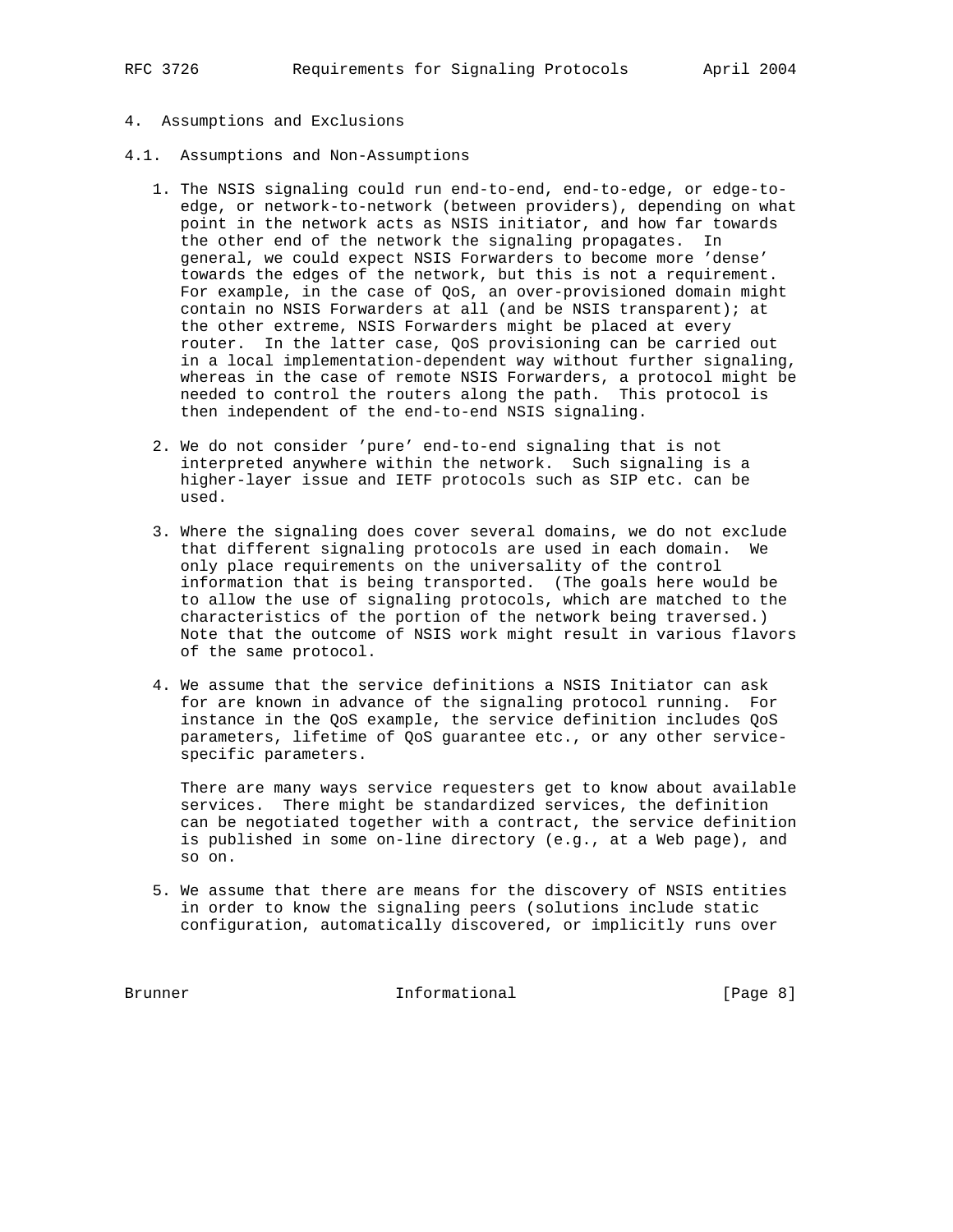the right nodes along the data path, etc.). The discovery of the NSIS entities has security implications that need to be addressed properly. For some security mechanisms (i.e., Kerberos, pre shared secret) it is required to know the identity of the other entity. Hence the discovery mechanism may provide means to learn this identity, which is then later used to retrieve the required keys and parameters.

- 6. NSIS assumes layer 3 routing and the determination of next data node selection is not done by NSIS.
- 4.2. Exclusions
	- 1. Development of specific mechanisms and algorithms for application and transport layer adaptation are not considered, nor are the protocols that would support it.
	- 2. Specific mechanisms (APIs and so on) for interaction between transport/applications and the network layer are not considered, except to clarify the requirements on the negotiation capabilities and information semantics that would be needed of the signaling protocol.
	- 3. Specific mechanisms and protocols for provisioning or other network control functions within a domain/subdomain are not considered. The goal is to reuse existing functions and protocols unchanged. However, NSIS itself can be used for signaling within a domain/subdomain.

 For instance in the QoS example, it means that the setting of QoS mechanisms in a domain is out of scope, but if we have a tunnel, NSIS could also be used for tunnel setup with QoS guarantees. It should be possible to exploit these mechanisms optimally within the end-to-end context. Consideration of how to do this might generate new requirements for NSIS however. For example, the information needed by a NSIS Forwarder to manage a radio subnetwork needs to be provided by the NSIS solution.

- 4. Specific mechanisms (APIs and so on) for interaction between the network layer and underlying provisioning mechanisms are not considered.
- 5. Interaction with resource management or other internal state management capabilities is not considered. Standard protocols might be used for this. This may imply requirements for the sort of information that should be exchanged between the NSIS entities.

Brunner 10 1nformational 1999 [Page 9]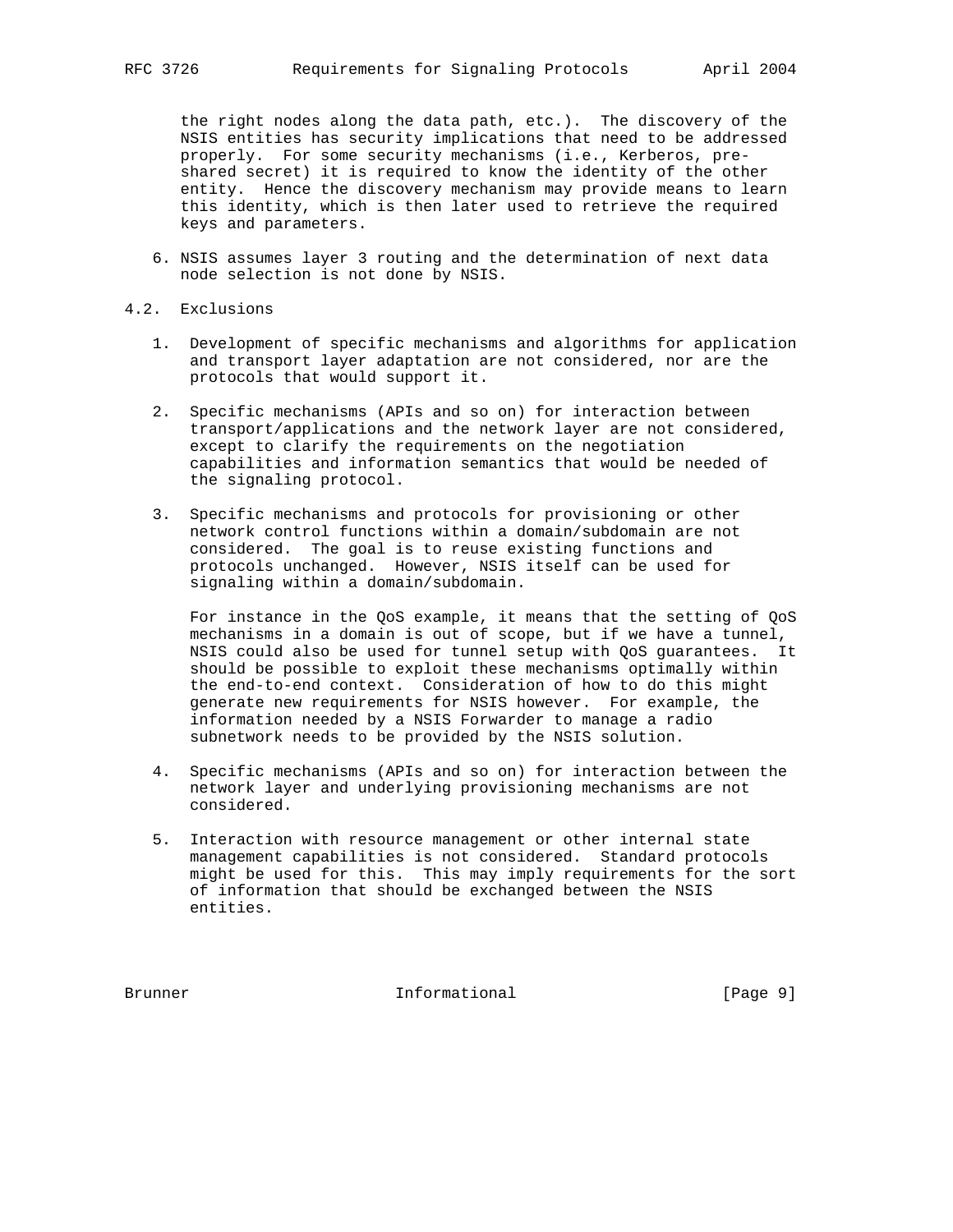- 6. Security implications related to multicasting are outside the scope of the signaling protocol.
- 7. Service definitions and in particular QoS services and classes are out of scope. Together with the service definition any definition of service specific parameters are not considered in this document. Only the base NSIS signaling protocol for transporting the service information are addressed.
- 8. Similarly, specific methods, protocols, and ways to express service information in the Application/Session level are not considered (e.g., SDP, SIP, RTSP, etc.).
- 9. The specification of any extensions needed to signal information via application level protocols (e.g., SDP), and the mapping to NSIS information are considered outside of the scope of NSIS working group, as this work is in the direct scope of other IETF working groups (e.g., MMUSIC).
- 10. Handoff decision and trigger sources: An NSIS protocol is not used to trigger handoffs in mobile IP, nor is it used to decide whether to handoff or not. As soon as or in some situations even before a handoff happened, an NSIS protocol might be used for signaling for the particular service again. The basic underlying assumption is that the route comes first (defining the path) and the signaling comes after it (following the path). This doesn't prevent a signaling application at some node interacting with something that modifies the path, but the requirement is then just for NSIS to live with that possibility. However, NSIS must interwork with several protocols for mobility management.
- 11. Service monitoring is out of scope. It is heavily dependent on the type of the application and or transport service, and in what scenario it is used.
- 5. Requirements

 This section defines more detailed requirements for a signaling solution, respecting the problem statement, scoping assumptions, and terminology considered earlier. The requirements are in subsections, grouped roughly according to general technical aspects: architecture and design goals, topology issues, parameters, performance, security, information, and flexibility.

 Two general (and potentially contradictory) goals for the solution are that it should be applicable in a very wide range of scenarios, and at the same time be lightweight in implementation complexity and resource consumption requirements in NSIS Entities. We use the terms

Brunner 10 Informational 10 Page 10]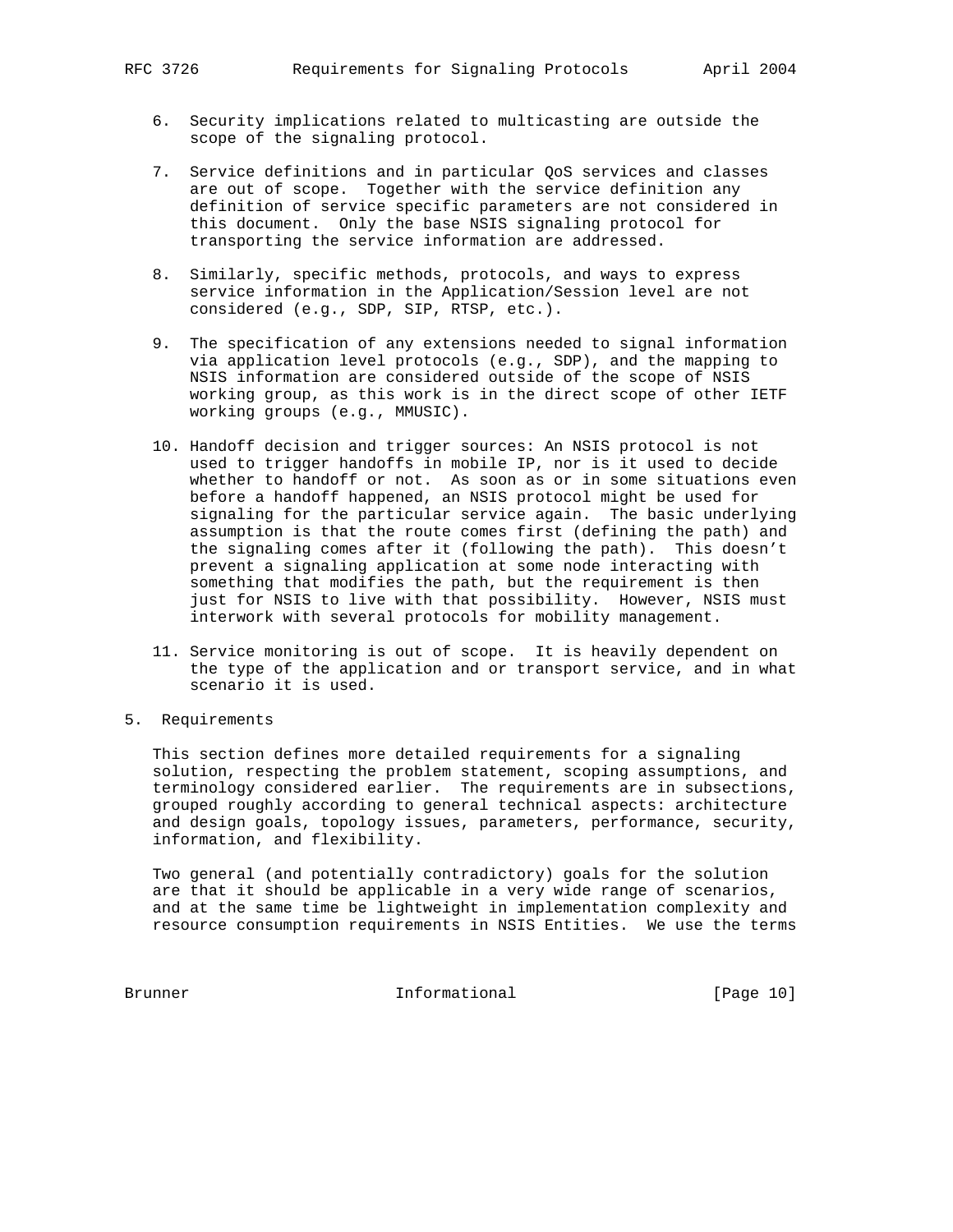'access' and 'core' informally in the discussion of some particular requirements to refer to deployment conditions where particular protocol attributes, especially performance characteristics, have special importance. Specifically, 'access' refers to lower capacity networks with fewer users and sessions. 'Core' refers to high capacity networks with a large number of users and sessions.

 One approach to this is that the solution could deal with certain requirements via modular components or capabilities, which are optional to implement or use in individual nodes.

5.1. Architecture and Design Goals

 This section contains requirements related to desirable overall characteristics of a solution, e.g., enabling flexibility, or independence of parts of the framework.

5.1.1. NSIS SHOULD Provide Availability Information on Request

 NSIS SHOULD provide a mechanism to check whether state to be setup is available without setting it up. For the resource reservation example this translates into checking resource availability without performing resource reservation. In some scenarios, e.g., the mobile terminal scenario, it is required to query, whether resources are available, without performing a reservation on the resource.

5.1.2. NSIS MUST be Designed Modularly

 A modular design allows for more lightweight implementations, if fewer features are needed. Mutually exclusive solutions are supported. Examples for modularity:

- Work over any kind of network (narrowband versus broadband, error-prone versus reliable, ...). This implies low bandwidth signaling, and elimination of redundant information MUST be supported if necessary.
- State setup for uni- and bi-directional flows is possible.
- Extensible in the future with different add-ons for certain environments or scenarios.
- Protocol layering, where appropriate. This means NSIS MUST provide a base protocol, which can be adapted to different environments.

Brunner 1. Informational [Page 11]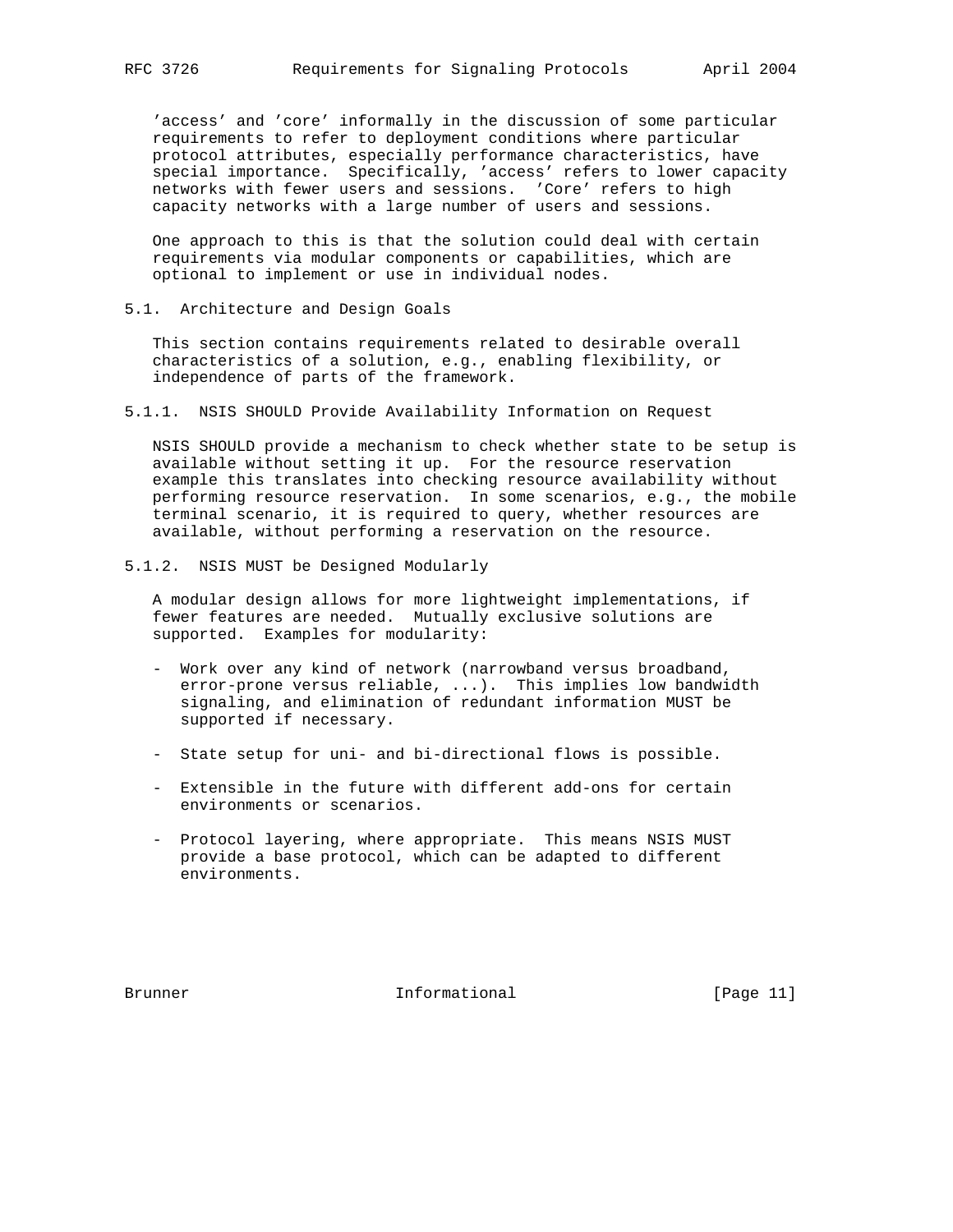5.1.3. NSIS MUST Decouple Protocol and Information

 The signaling protocol MUST be clearly separated from the control information being transported. This provides for the independent development of these two aspects of the solution, and allows for this control information to be carried within other protocols, including application layer ones, existing ones or those being developed in the future. The flexibility gained in the transport of information allows for the applicability of the same protocol in various scenarios.

 However, note that the information carried needs to be standardized; otherwise interoperability is difficult to achieve.

5.1.4. NSIS MUST Support Independence of Signaling and Network Control Paradigm

 The signaling MUST be independent of the paradigm and mechanism of network control. E.g., in the case of signaling for QoS, the independence of the signaling protocol from the QoS provisioning allows for using the NSIS protocol together with various QoS technologies in various scenarios.

5.1.5. NSIS SHOULD be Able to Carry Opaque Objects

 NSIS SHOULD be able to pass around opaque objects, which are interpreted only by some NSIS-capable nodes.

5.2. Signaling Flows

 This section contains requirements related to the possible signaling flows that should be supported, e.g., over what parts of the flow path, between what entities (end-systems, routers, middleboxes, management systems), in which direction.

5.2.1. The placement of NSIS Initiator, Forwarder, and Responder Anywhere in the Network MUST be Allowed

 The protocol MUST work in various scenarios such as host-to-network to-host, edge-to-edge, (e.g., just within one provider's domain), user-to-network (from end system into the network, ending, e.g., at the entry to the network and vice versa), and network-to-network (e.g., between providers).

 Placing the NSIS Forwarder and NSIS Initiator functions at different locations allows for various scenarios to work with the same protocol.

Brunner 10 Informational 100 Page 12]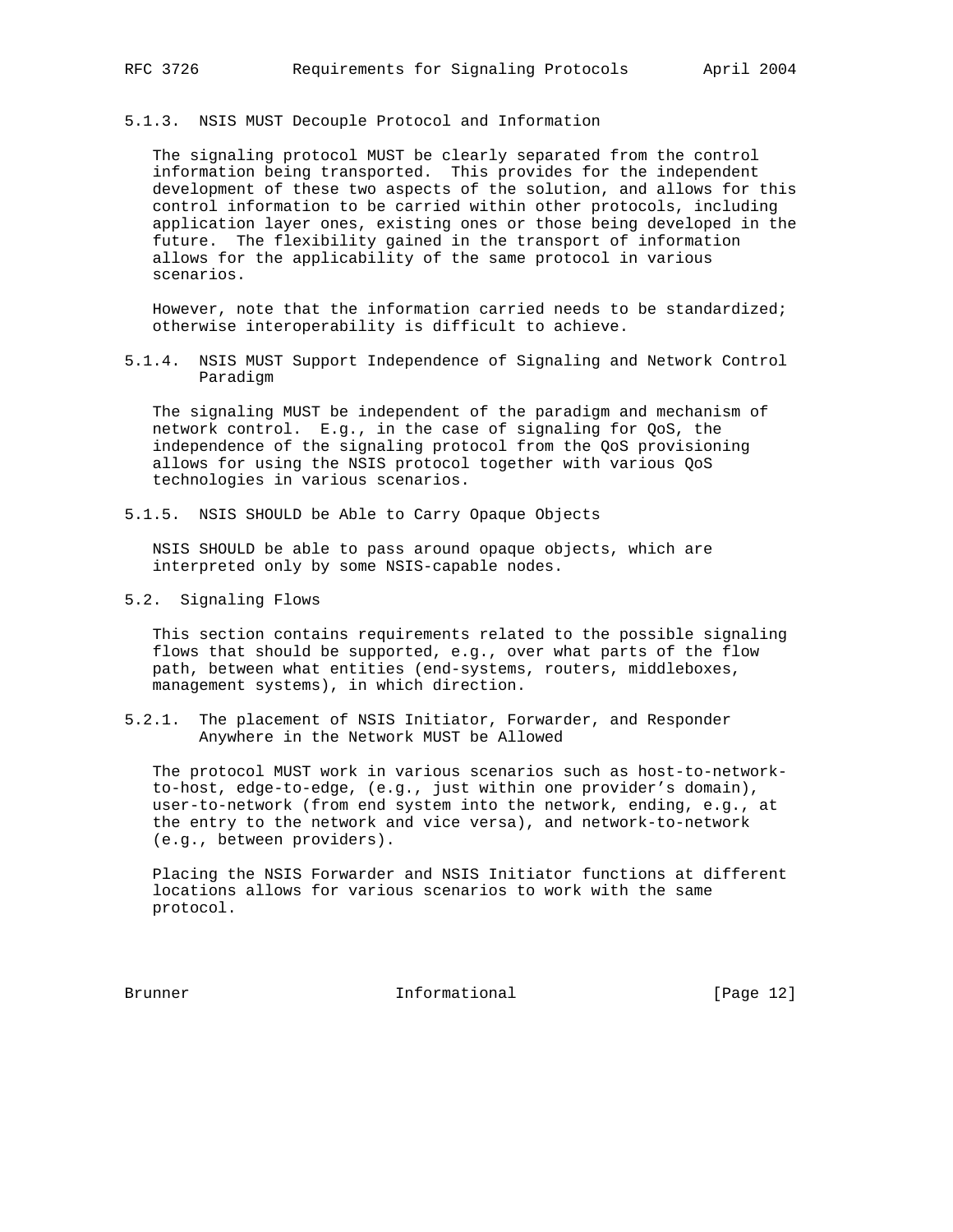5.2.2. NSIS MUST Support Path-Coupled and MAY Support Path-Decoupled Signaling.

 The path-coupled signaling mode MUST be supported. NSIS signaling messages are routed only through nodes (NEs) that are in the data path.

 However, there is a set of scenarios, where signaling is not on the data path. Therefore, NSIS MAY support the path-decoupled signaling mode, where signaling messages are routed to nodes (NEs), which are not assumed to be on the data path, but which are aware of it.

5.2.3. Concealment of Topology and Technology Information SHOULD be Possible

 The NSIS protocol SHOULD allow for hiding the internal structure of a NSIS domain from end-nodes and from other networks. Hence an adversary should not be able to learn the internal structure of a network with the help of the signaling protocol.

 In various scenarios, topology information should be hidden for various reasons. From a business point of view, some administrations don't want to reveal the topology and technology used.

5.2.4. Transparent Signaling Through Networks SHOULD be Possible

 It SHOULD be possible that the signaling for some flows traverses path segments transparently, i.e., without interpretation at NSIS Forwarders within the network. An example would be a subdomain within a core network, which only interpreted signaling for aggregates established at the domain edge, with the signaling for individual flows passing transparently through it.

 In other words, NSIS SHOULD work in hierarchical scenarios, where big pipes/trunks are setup using NSIS signaling, but also flows which run within that big pipe/trunk are setup using NSIS.

## 5.3. Messaging

5.3.1. Explicit Erasure of State MUST be Possible

 When state along a path is no longer necessary, e.g., because the application terminates, or because a mobile host experienced a hand off, it MUST be possible to erase the state explicitly.

Brunner 1. Informational [Page 13]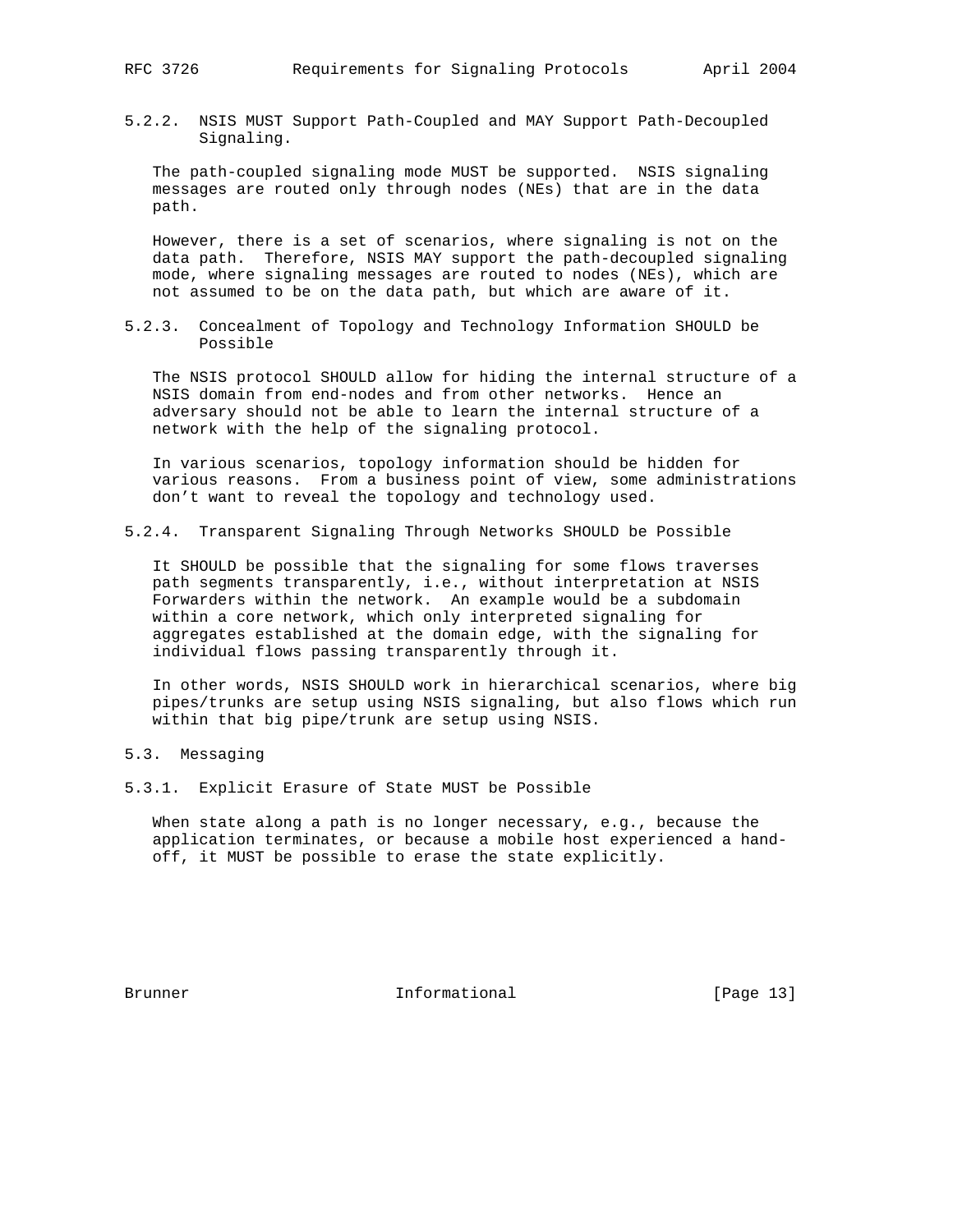5.3.2. Automatic Release of State After Failure MUST be Possible

 When the NSIS Initiator goes down, the state it requested in the network SHOULD be released, since it will most likely no longer be necessary.

 After detection of a failure in the network, any NSIS Forwarder/Initiator MUST be able to release state it is involved in. For example, this may require signaling of the "Release after Failure" message upstream as well as downstream, or soft state timing out.

 The goal is to prevent stale state within the network and add robustness to the operation of NSIS. So in other words, an NSIS signaling protocol or mechanisms MUST provide means for an NSIS entity to discover and remove local stale state.

 Note that this might need to work together with a notification mechanism. Note as well, that transient failures in NSIS processing shouldn't necessarily have to cause all state to be released immediately.

#### 5.3.3. NSIS SHOULD Allow for Sending Notifications Upstream

 NSIS Forwarders SHOULD notify the NSIS Initiator or any other NSIS Forwarder upstream, if there is a state change inside the network. There are various types of network changes for instance among them:

 Recoverable errors: the network nodes can locally repair this type error. The network nodes do not have to notify the users of the error immediately. This is a condition when the danger of degradation (or actual short term degradation) of the provided service was overcome by the network (NSIS Forwarder) itself.

 Unrecoverable errors: the network nodes cannot handle this type of error, and have to notify the users as soon as possible.

 Service degradation: In case the service cannot be provided completely but only partially.

 Repair indication: If an error occurred and it has been fixed, this triggers the sending of a notification.

 Service upgrade available: If a previously requested better service becomes available.

Brunner 1. Informational [Page 14]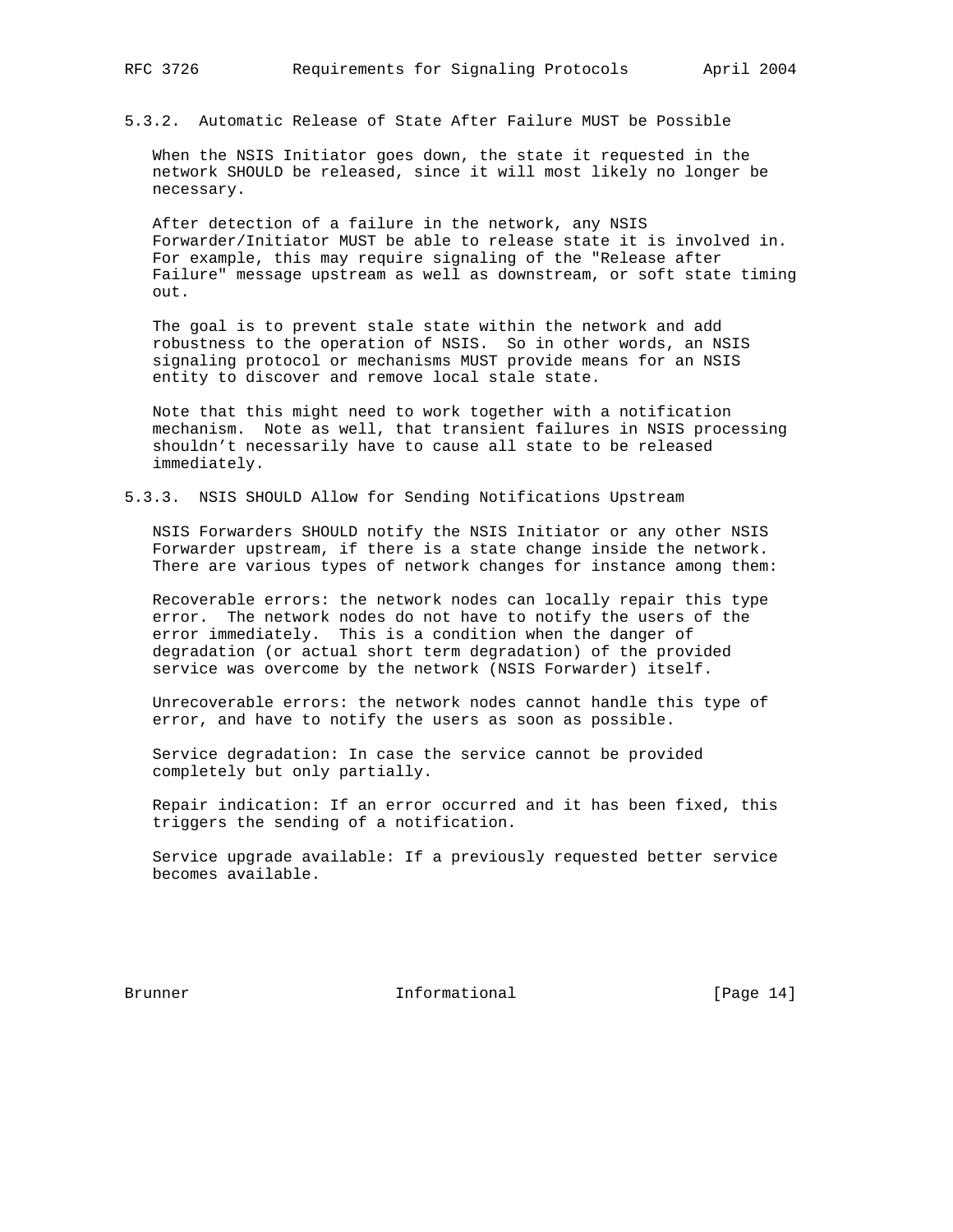The content of the notification is very service specific, but it is must at least carry type information. Additionally, it may carry the location of the state change.

 The notifications may or may not be in response to a NSIS message. This means an NSIS entity has to be able to handle notifications at any time.

 Note however, that there are a number of security consideration needs to be solved with notification, even more important if the notification is sent without prior request (asynchronously). The problem basically is, that everybody could send notifications to any NSIS entity and the NSIS entity most likely reacts on the notification. For example, if it gets an error notification it might erase state, even if everything is ok. So the notification might depend on security associations between the sender of the notification and its receiver. If a hop-by-hop security mechanism is chosen, this implies also that notifications need to be sent on the reverse path.

5.3.4. Establishment and Refusal to Set Up State MUST be Notified

 A NR MUST acknowledge establishment of state on behalf of the NI requesting establishment of that state. A refusal to set up state MUST be replied with a negative acknowledgement by the NE refusing to set up state. It MUST be sent to the NI. Depending on the signaling application the (positive or negative) notifications may have to pass through further NEs upstream. Information on the reason of the refusal to set up state MAY be made available. For example, in the resource reservation example, together with a negative answer, the amount of resources available might also be returned.

5.3.5. NSIS MUST Allow for Local Information Exchange

 The signaling protocol MUST be able to exchange local information between NSIS Forwarders located within one single administrative domain. The local information exchange is performed by a number of separate messages not belonging to an end-to-end signaling process. Local information might, for example, be IP addresses, notification of successful or erroneous processing of signaling messages, or other conditions.

 In some cases, the NSIS signaling protocol MAY carry identification of the NSIS Forwarders located at the boundaries of a domain. However, the identification of edge should not be visible to the end host (NSIS Initiator) and only applies within one administrative domain.

Brunner 15 Informational 1999 [Page 15]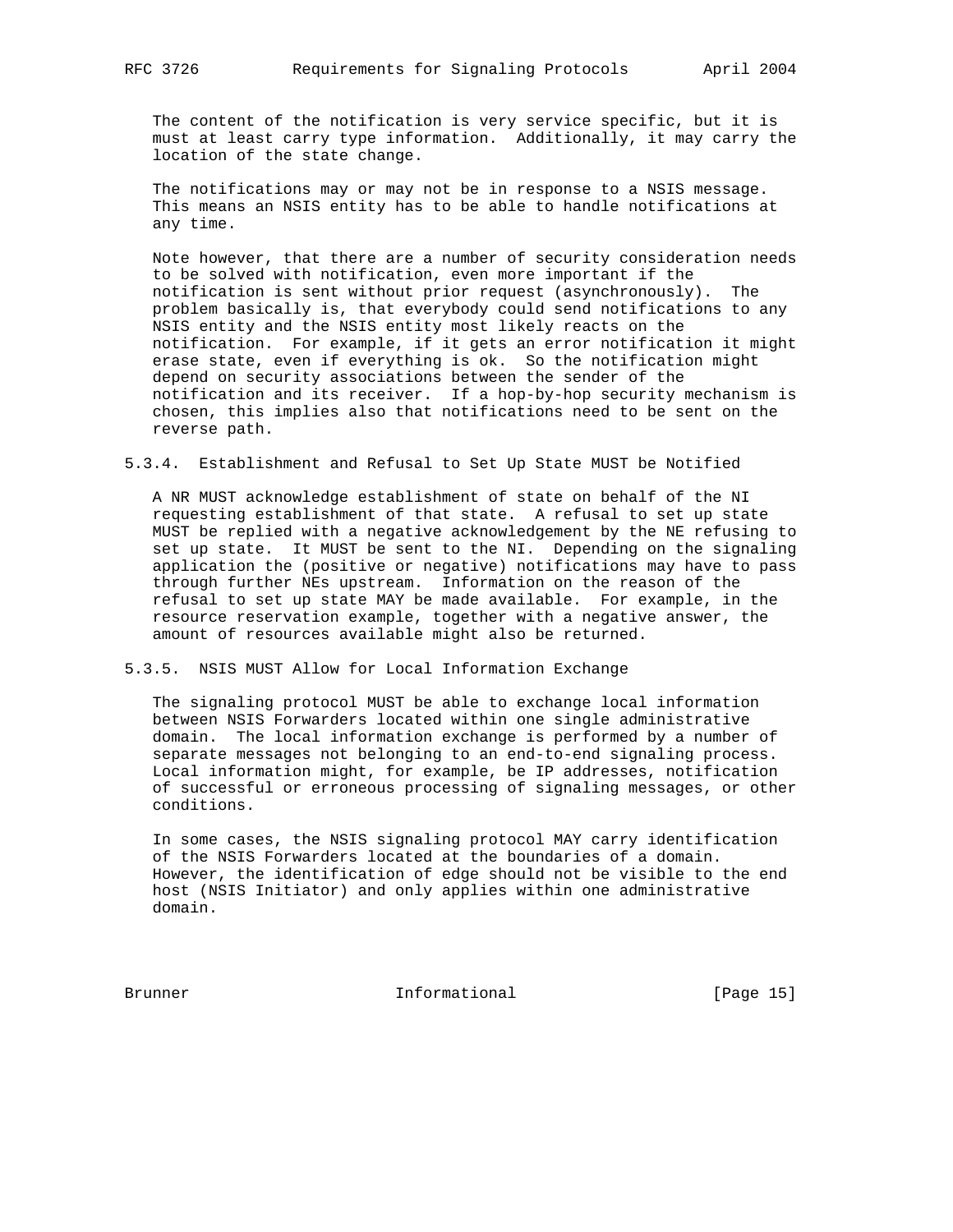5.4. Control Information

 This section contains requirements related to the control information that needs to be exchanged.

5.4.1. Mutability Information on Parameters SHOULD be Possible

 It is possible that nodes modify parameters of a signaling message. However, it SHOULD be possible for the NSIS Initiator to control the mutability of the signaled information. For example, the NSIS Initiator should be able to control what is requested end-to-end, without the request being gradually mutated as it passes through a sequence of nodes.

5.4.2. It SHOULD be Possible to Add and Remove Local Domain Information

 It SHOULD be possible to add and remove local scope elements. Compared to Requirement 5.3.5 this requirement does use the normal signaling process and message exchange for transporting local information. For example, at the entrance to a domain, domain specific information is added information is added, which is used in this domain only, and the information is removed again when a signaling message leaves the domain. The motivation is in the economy of re-using the protocol for domain internal signaling of various information pieces. Where additional information is needed within a particular domain, it should be possible to carry this at the same time as the end-to-end information.

5.4.3. State MUST be Addressed Independent of Flow Identification

 Addressing or identifying state MUST be independent of the flow identifier (flow end-points, topological addresses). Various scenarios in the mobility area require this independence because flows resulting from handoff might have changed end-points etc. but still have the same service requirement. Also several proxy-based signaling methods profit from such independence, though these are not chartered work items for NSIS.

5.4.4. Modification of Already Established State SHOULD be Seamless

 In many case, the established state needs to be updated (in QoS example upgrade or downgrade of resource usage). This SHOULD happen seamlessly without service interruption. At least the signaling protocol should allow for it, even if some data path elements might not be capable of doing so.

Brunner 10 1nformational [Page 16]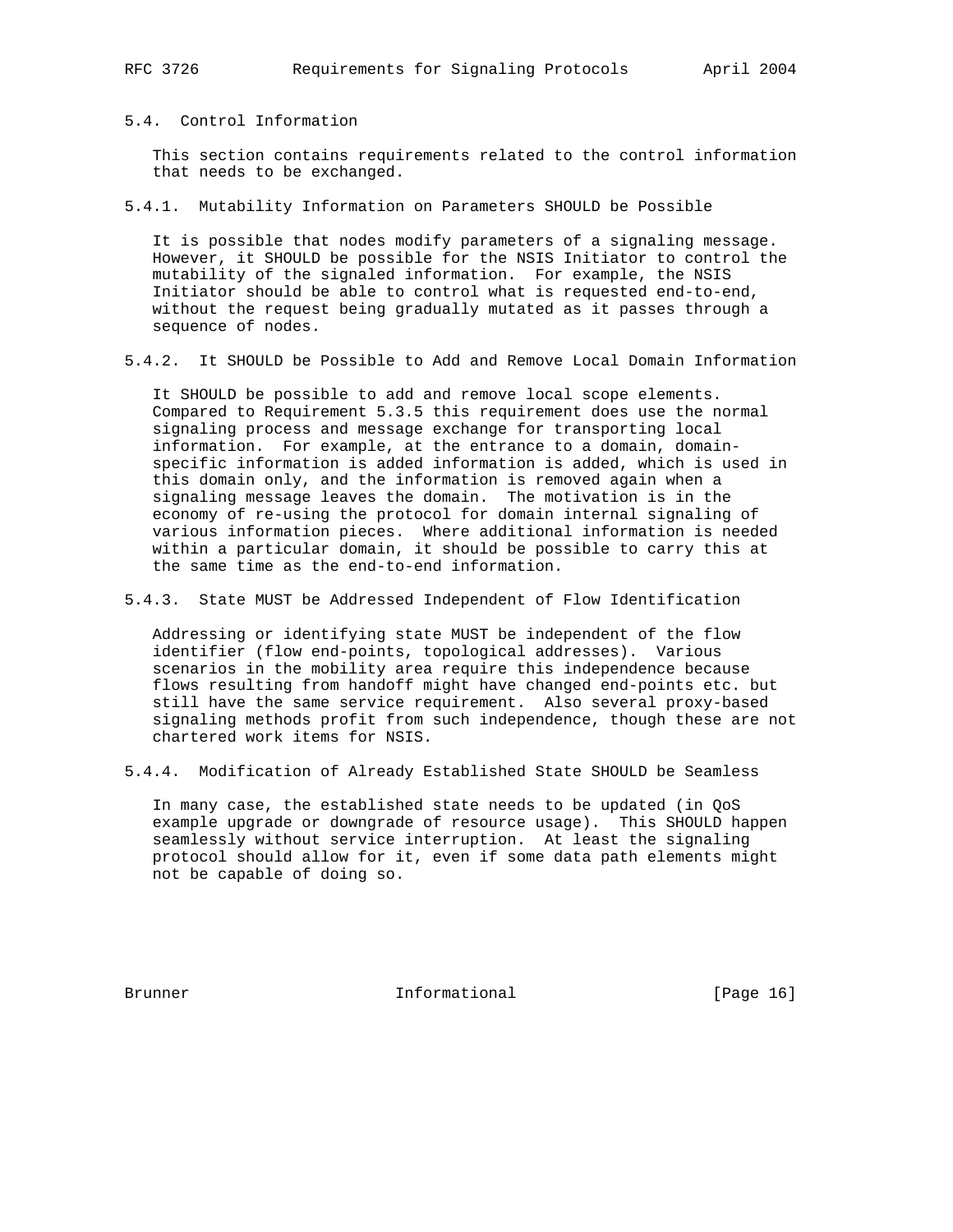5.4.5. Grouping of Signaling for Several Micro-Flows MAY be Provided

 NSIS MAY group signaling information for several micro-flows into one signaling message. The goal of this is the optimization in terms of setup delay, which can happen in parallel. This helps applications requesting several flows at once. Also potential refreshes (in case of a soft state solution) might profit from grouping.

 However, the network need not know that a relationship between the grouped flows exists. There MUST NOT be any transactional semantic associated with the grouping. It is only meant for optimization purposes.

## 5.5. Performance

 This section discusses performance requirements and evaluation criteria and the way in which these could and should be traded off against each other in various parts of the solution.

 Scalability is always an important requirement for signaling protocols. However, the type of scalability and its importance varies from one scenario to another.

 Note that many of the performance issues are heavily dependent on the scenario assumed and are normally a trade-off between speed, reliability, complexity, and scalability. The trade-off varies in different parts of the network. For example, in radio access networks low bandwidth consumption will outweigh the low latency requirement, while in core networks it may be reverse.

## 5.5.1. Scalability

 NSIS MUST be scalable in the number of messages received by a signaling communication partner (NSIS Initiator, NSIS Forwarder, and NSIS Responder). The major concern lies in the core of the network, where large numbers of messages arrive.

 It MUST be scalable in number of hand-offs in mobile environments. This mainly applies in access networks, because the core is transparent to mobility in most cases.

 It MUST be scalable in the number of interactions for setting up state. This applies for end-systems setting up several states. Some servers might be expected to setup a large number of states.

 Scalability in the amount of state per entity MUST be achieved for NSIS Forwarders in the core of the network.

Brunner 10 Informational 100 Page 17]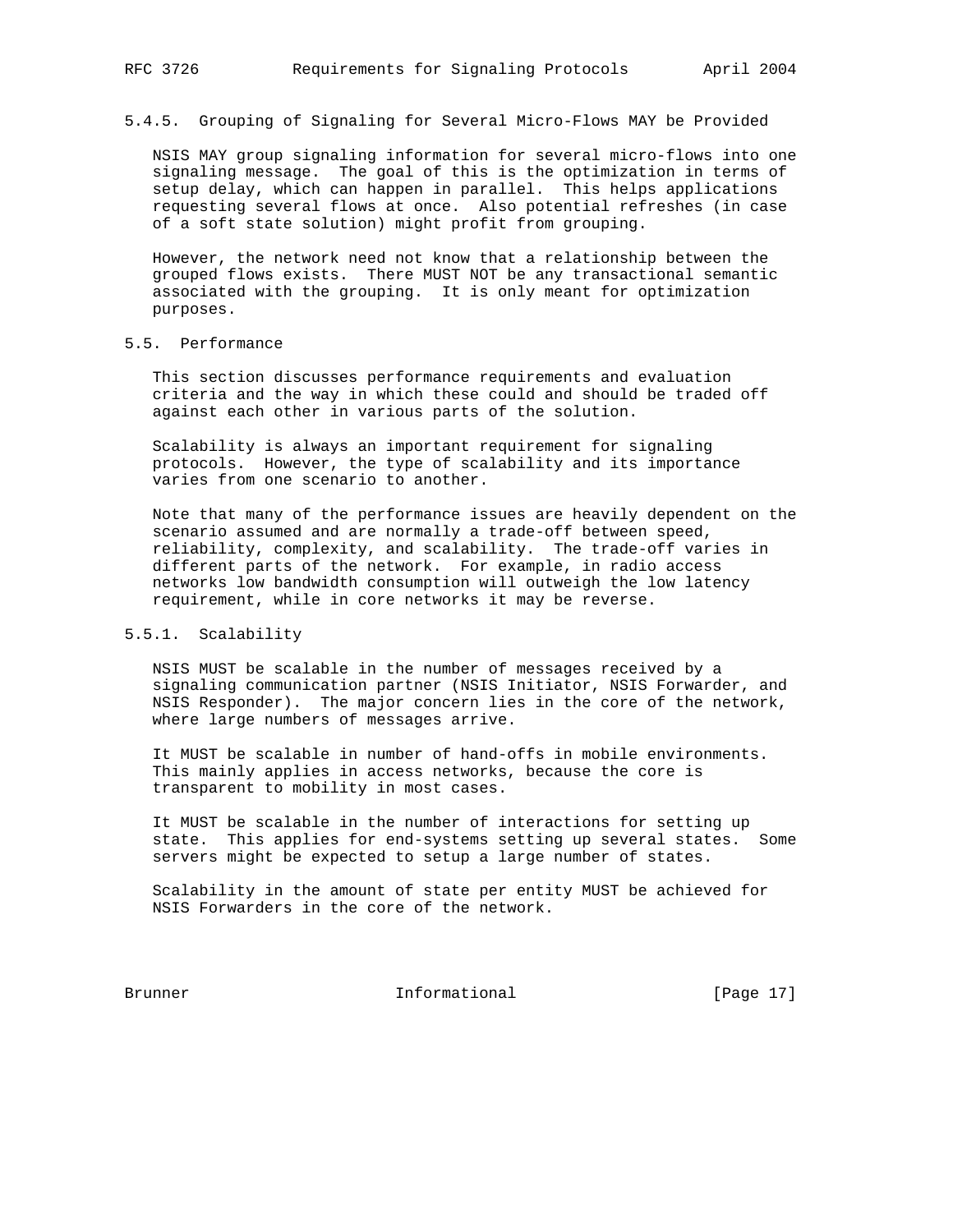Scalability in CPU usage MUST be achieved on end terminals and intermediate nodes in case of many state setup processes at the same time.

 Specifically, NSIS MUST work in Internet scale deployments, where the use of signaling by hosts becomes universal. Note that requirement 5.2.4 requires the functionality of transparently signaling through networks without interpretation. Additionally, requirement 5.6.1 lists the capability to aggregate. Furthermore, requirement 5.5.4 states that NSIS should be able to constrain the load on devices. Basically, the performance of the signaling MUST degrade gracefully rather than catastrophically under overload conditions.

5.5.2. NSIS SHOULD Allow for Low Latency in Setup

 NSIS SHOULD allow for low latency setup of states. This is only needed in scenarios where state setups are required on a short time scale (e.g., handover in mobile environments), or where human interaction is immediately concerned (e.g., voice communication setup delay).

5.5.3. NSIS MUST Allow for Low Bandwidth Consumption for the Signaling Protocol

 NSIS MUST allow for low bandwidth consumption in certain access networks. Again only small sets of scenarios call for low bandwidth, mainly those where wireless links are involved.

5.5.4. NSIS SHOULD Allow to Constrain Load on Devices

 The NSIS architecture SHOULD give the ability to constrain the load (CPU load, memory space, signaling bandwidth consumption and signaling intensity) on devices where it is needed. One of the reasons is that the protocol handling should have a minimal impact on interior (core) nodes.

 This can be achieved by many different methods. Examples include message aggregation, header compression, minimizing functionality, or ignoring signaling in core nodes. NSIS may choose any method as long as the requirement is met.

5.5.5. NSIS SHOULD Target the Highest Possible Network Utilization

This requirement applies specifically to QoS signaling.

Brunner 1. Informational [Page 18]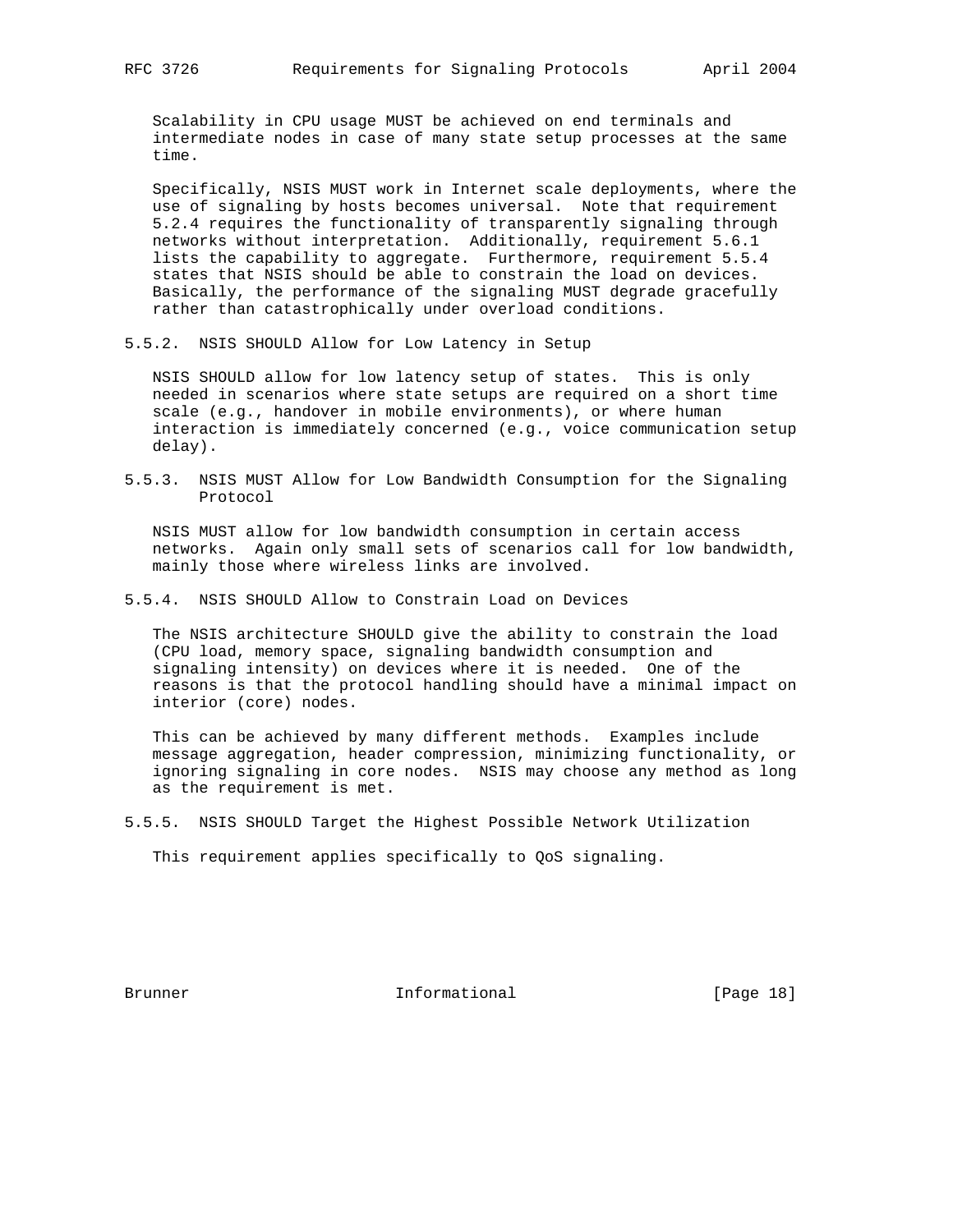There are networking environments that require high network utilization for various reasons, and the signaling protocol SHOULD to its best ability support high resource utilization while maintaining appropriate service quality.

 In networks where resources are very expensive (as is the case for many wireless networks), efficient network utilization for signaling traffic is of critical financial importance. On the other hand there are other parts of the network where high utilization is not required.

5.6. Flexibility

 This section lists the various ways the protocol can flexibly be employed.

5.6.1. Flow Aggregation

 NSIS MUST allow for flow aggregation, including the capability to select and change the level of aggregation.

5.6.2. Flexibility in the Placement of the NSIS Initiator/Responder

 NSIS MUST be flexible in placing an NSIS Initiator and NSIS Responder. The NSIS Initiator might be located at the sending or the receiving side of a data stream, and the NSIS Responder naturally on the other side.

 Also network-initiated signaling and termination MUST be allowed in various scenarios such as PSTN gateways, some VPNs, and mobility. This means the NSIS Initiator and NSIS Responder might not be at the end points of the data stream.

5.6.3. Flexibility in the Initiation of State Change

 The NSIS Initiator or the NSIS Responder SHOULD be able to initiate a change of state. In the example of resource reservation this is often referred to as resource re-negotiation. It can happen due to various reasons, such as local resource shortage (CPU, memory on end-system) or a user changed application preference/profiles.

5.6.4. SHOULD Support Network-Initiated State Change

 NSIS SHOULD support network-initiated state change. In the QoS example, this is used in cases, where the network is not able to further guarantee resources and wants to e.g., downgrade a resource reservation.

Brunner 10 Informational 100 Page 19]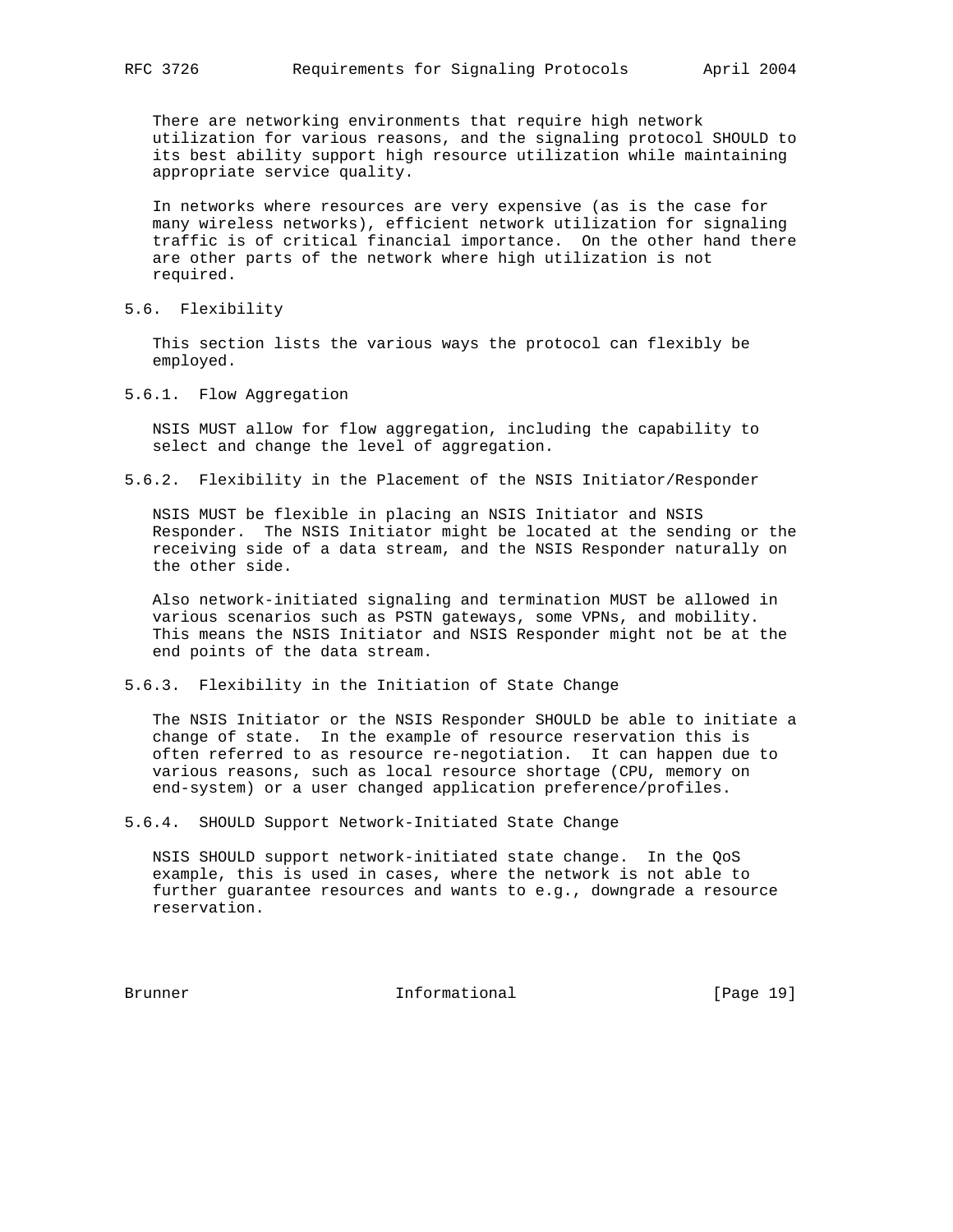## 5.6.5. Uni / Bi-Directional State Setup

 Both unidirectional as well as bi-direction state setup SHOULD be possible. With bi-directional state setup we mean that the state for bi-directional data flows is setup. The bi-directional data flows have the same end-points, but the path in the two directions does not need to be the same.

 The goal of a bi-directional state setup is mainly an optimization in terms of setup delay. There is no requirements on constrains such as use of the same data path etc.

5.7. Security

 This section discusses security-related requirements. The NSIS protocol MUST provide means for security, but it MUST be allowed that nodes implementing NSIS signaling do not have to use the security means.

5.7.1. Authentication of Signaling Requests

 A signaling protocol MUST make provision for enabling various entities to be authenticated against each other using strong authentication mechanisms. The term strong authentication points to the fact that weak plain-text password mechanisms must not be used for authentication.

# 5.7.2. Request Authorization

 The signaling protocol MUST provide means to authorize state setup requests. This requirement demands a hook to interact with a policy entity to request authorization data. This allows an authenticated entity to be associated with authorization data and to verify the request. Authorization prevents state setup by unauthorized entities, setups violating policies, and theft of service. Additionally it limits denial of service attacks against parts of the network or the entire network caused by unrestricted state setups. Additionally it might be helpful to provide some means to inform other protocols of participating nodes within the same administrative domain about a previous successful authorization event.

#### 5.7.3. Integrity Protection

 The signaling protocol MUST provide means to protect the message payloads against modifications. Integrity protection prevents an adversary from modifying parts of the signaling message and from mounting denial of service or theft of service type of attacks against network elements participating in the protocol execution.

Brunner 10 Informational 100 Page 20]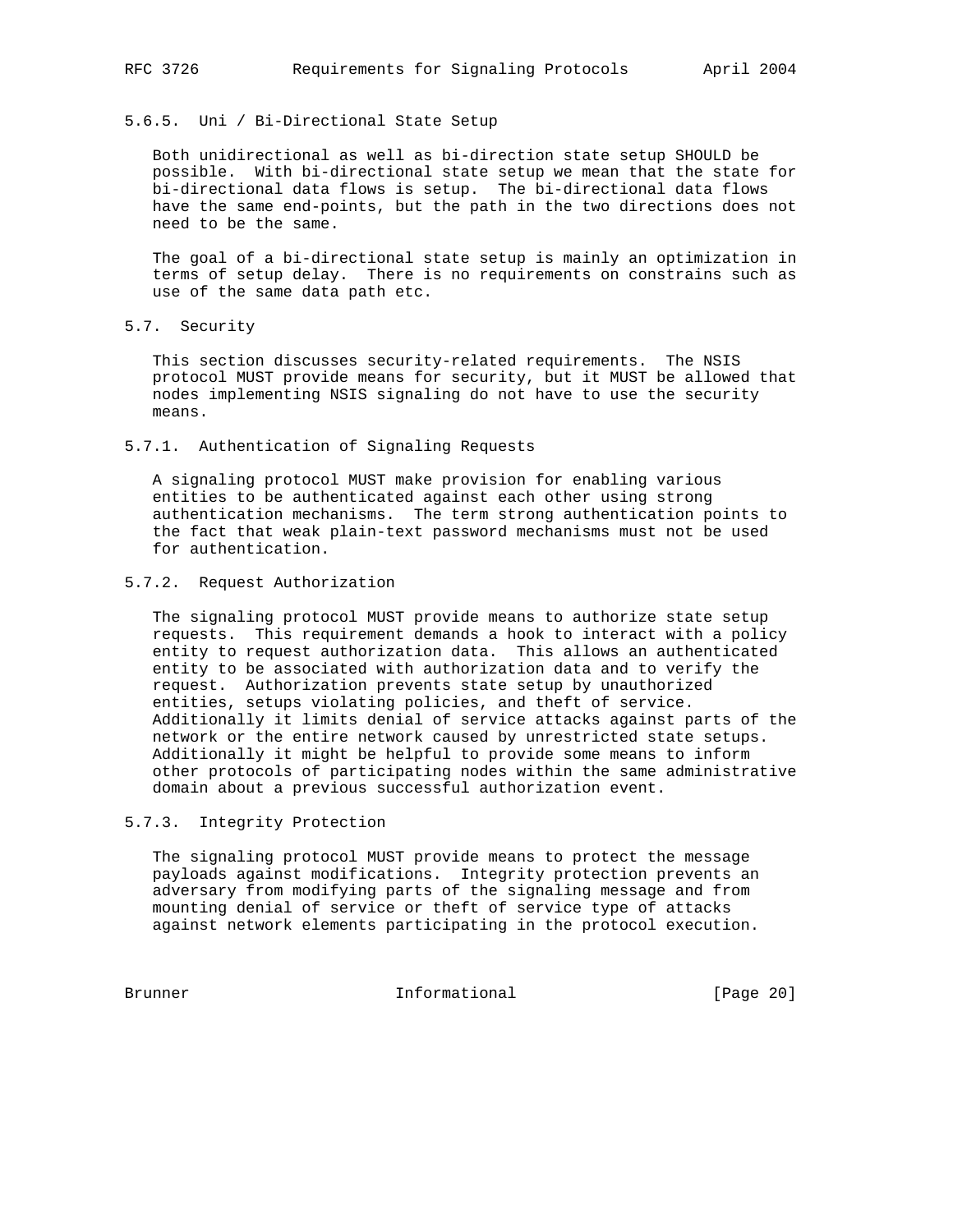## 5.7.4. Replay Protection

 To prevent replay of previous signaling messages the signaling protocol MUST provide means to detect old i.e., already transmitted signaling messages. A solution must cover issues of synchronization problems in the case of a restart or a crash of a participating network element.

## 5.7.5. Hop-by-Hop Security

 Channel security between signaling entities MUST be implemented. It is a well known and proven concept in Quality of Service and other signaling protocols to have intermediate nodes that actively participate in the protocol to modify the messages as it is required by processing rules. Note that this requirement does not exclude end-to-end or network-to-network security of a signaling message. End-to-end security between the NSIS Initiator and the NSIS Responder may be used to provide protection of non-mutable data fields. Network-to-network security refers to the protection of messages over various hops but not in an end-to-end manner i.e., protected over a particular network.

### 5.7.6. Identity Confidentiality and Network Topology Hiding

 Identity confidentiality SHOULD be supported. It enables privacy and avoids profiling of entities by adversary eavesdropping the signaling traffic along the path. The identity used in the process of authentication may also be hidden to a limited extent from a network to which the initiator is attached. However the identity MUST provide enough information for the nodes in the access network to collect accounting data.

 Network topology hiding MAY be supported to prevent entities along the path to learn the topology of a network. Supporting this property might conflict with a diagnostic capability.

# 5.7.7. Denial-of-Service Attacks

 A signaling protocol SHOULD provide prevention of Denial-of-service attacks. To effectively prevent denial-of-service attacks it is necessary that the used security and protocol mechanisms MUST have low computational complexity to verify a state setup request prior to authenticating the requesting entity. Additionally the signaling protocol and the used security mechanisms SHOULD NOT require large resource consumption on NSIS Entities (for example main memory or other additional message exchanges) before a successful authentication is done.

Brunner 10 1nformational [Page 21]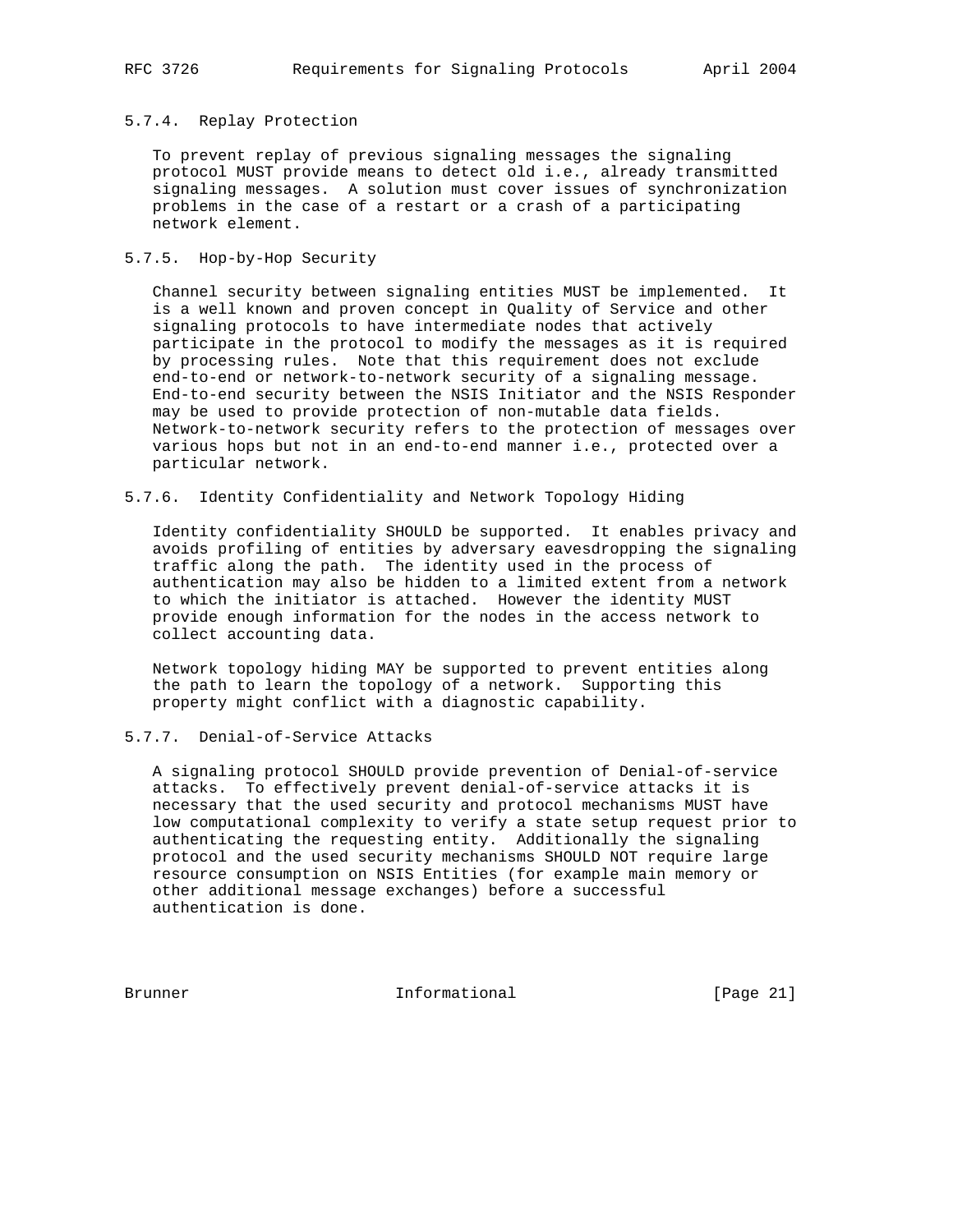## 5.7.8. Confidentiality of Signaling Messages

 Based on the signaling information exchanged between nodes participating in the signaling protocol an adversary may learn both the identities and the content of the signaling messages. Since the ability to listen to signaling channels is a major guide to what data channels are interesting ones.

 To prevent this from happening, confidentiality of the signaling message in a hop-by-hop manner SHOULD be provided. Note that most messages must be protected on a hop-by-hop basis, since entities, which actively participate in the signaling protocol, must be able to read and eventually modify the signaling messages.

5.7.9. Ownership of State

 When existing states have to be modified then there is a need to use a session identifier to uniquely identify the established state. A signaling protocol MUST provide means of security protection to prevent adversaries from modifying state.

- 5.8. Mobility
- 5.8.1. Allow Efficient Service Re-Establishment After Handover

 Handover is an essential function in wireless networks. After handover, the states may need to be completely or partially re established due to route changes. The re-establishment may be requested by the mobile node itself or triggered by the access point that the mobile node is attached to. In the first case, the signaling MUST allow efficient re-establishment after handover. Re establishment after handover MUST be as quick as possible so that the mobile node does not experience service interruption or service degradation. The re-establishment SHOULD be localized, and not require end-to-end signaling.

5.9. Interworking with Other Protocols and Techniques

 Hooks SHOULD be provided to enable efficient interworking between various protocols and techniques including the following listed.

5.9.1. MUST Interwork with IP Tunneling

 IP tunneling for various applications MUST be supported. More specifically IPSec tunnels are of importance. This mainly impacts the identification of flows. When using IPSec, parts of information commonly used for flow identification (e.g., transport protocol information and ports) may not be accessible due to encryption.

Brunner 10 Informational 100 Page 22]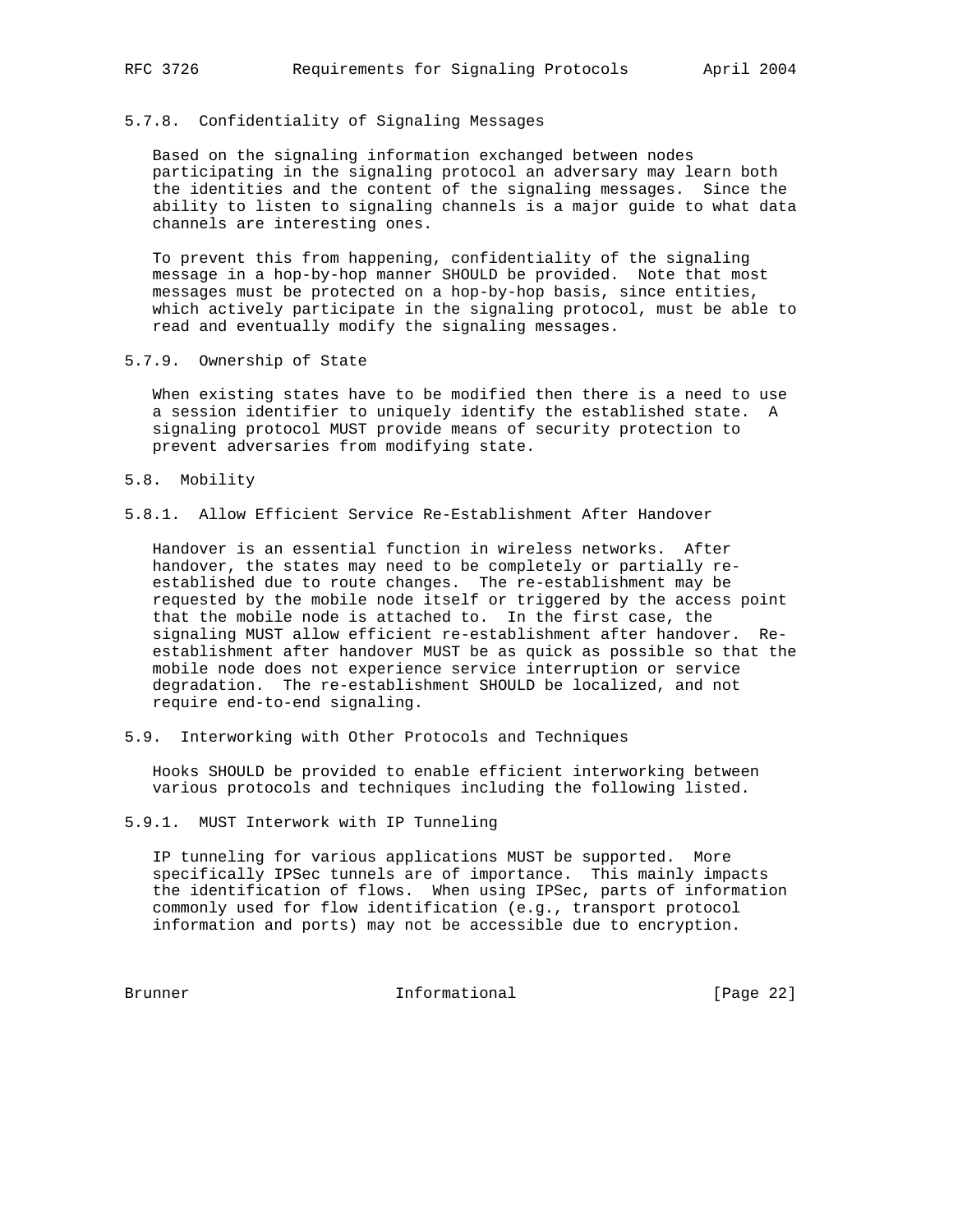5.9.2. MUST NOT Constrain Either to IPv4 or IPv6

5.9.3. MUST be Independent from Charging Model

 Signaling MUST NOT be constrained by charging models or the charging infrastructure used.

5.9.4. SHOULD Provide Hooks for AAA Protocols

 The NSIS protocol SHOULD be developed with respect to be able to collect usage records from one or more network elements.

5.9.5. SHOULD Work with Seamless Handoff Protocols

 An NSIS protocol SHOULD work with seamless handoff protocols such as context transfer and candidate access router (CAR) discovery.

5.9.6. MUST Work with Traditional Routing

 NSIS assumes traditional L3 routing, which is purely based on L3 destination addresses. NSIS MUST work with L3 routing, in particular it MUST work in case of route changes. This means state on the old route MUST be released and state on the new route MUST be established by an NSIS protocol.

 Networks, which do non-traditional routing, should not break NSIS signaling. NSIS MAY work for some of these situations. Particularly, combinations of NSIS unaware nodes and routing other then traditional one causes some problems. Non-traditional routing includes, for example, routing decisions based on port numbers, other IP header fields than the destination address, or splitting traffic based on header hash values. These routing environments result in the signaling path being potentially different than the data path.

- 5.10. Operational
- 5.10.1. Ability to Assign Transport Quality to Signaling Messages

 The NSIS architecture SHOULD allow the network operator to assign the NSIS protocol messages a certain transport quality. As signaling opens up the possibility of denial-of-service attacks, this requirement gives the network operator a means, but also the obligation, to trade-off between signaling latency and the impact (from the signaling messages) on devices within the network. From protocol design this requirement states that the protocol messages SHOULD be detectable, at least where the control and assignment of the messages priority is done.

Brunner 11 Informational [Page 23]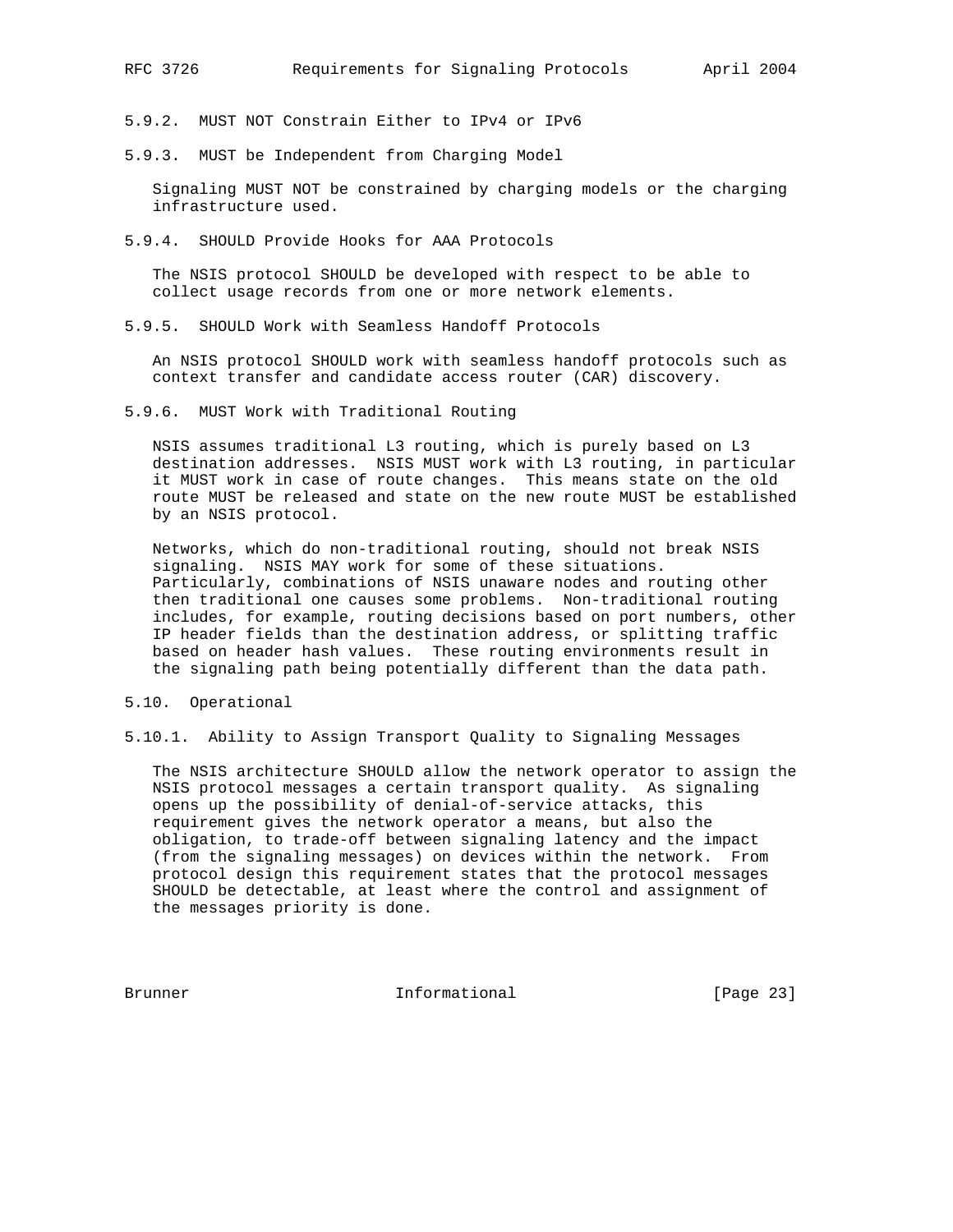Furthermore, the protocol design must take into account reliability concerns. Communication reliability is seen as part of the quality assigned to signaling messages. So procedures MUST be defined for how an NSIS signaling system behaves if some kind of request it sent stays unanswered. The basic transport protocol to be used between adjacent NSIS Entities MAY ensure message integrity and reliable transport.

5.10.2. Graceful Fail Over

 Any unit participating in NSIS signaling MUST NOT cause further damage to other systems involved in NSIS signaling when it has to go out of service.

5.10.3. Graceful Handling of NSIS Entity Problems

 NSIS entities SHOULD be able to detect a malfunctioning peer. It may notify the NSIS Initiator or another NSIS entity involved in the signaling process. The NSIS peer may handle the problem itself e.g., switching to a backup NSIS entity. In the latter case note that synchronization of state between the primary and the backup entity is needed.

6. Security Considerations

 Section 5.7 of this document provides security related requirements of a signaling protocol.

7. Acknowledgments

 Quite a number of people have been involved in the discussion of the document, adding some ideas, requirements, etc. We list them without a guarantee on completeness: Changpeng Fan (Siemens), Krishna Paul (NEC), Maurizio Molina (NEC), Mirko Schramm (Siemens), Andreas Schrader (NEC), Hannes Hartenstein (NEC), Ralf Schmitz (NEC), Juergen Quittek (NEC), Morihisa Momona (NEC), Holger Karl (Technical University Berlin), Xiaoming Fu (Technical University Berlin), Hans- Peter Schwefel (Siemens), Mathias Rautenberg (Siemens), Christoph Niedermeier (Siemens), Andreas Kassler (University of Ulm), Ilya Freytsis.

 Some text and/or ideas for text, requirements, scenarios have been taken from an Internet Draft written by the following authors: David Partain (Ericsson), Anders Bergsten (Telia Research), Marc Greis (Nokia), Georgios Karagiannis (Ericsson), Jukka Manner (University of Helsinki), Ping Pan (Juniper), Vlora Rexhepi (Ericsson), Lars Westberg (Ericsson), Haihong Zheng (Nokia). Some of those have actively contributed new text to this document as well.

Brunner 10 Informational 100 Informational [Page 24]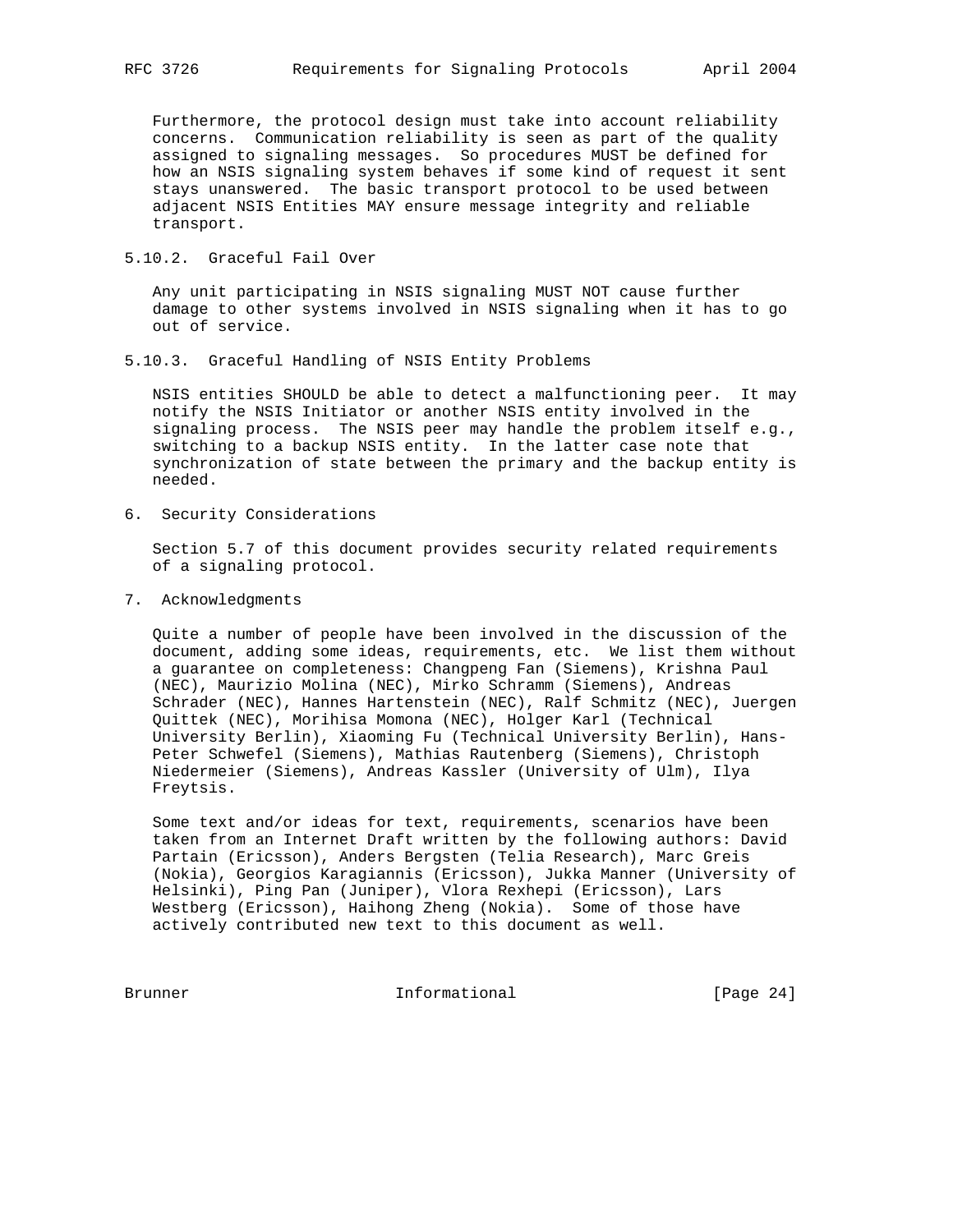Another Internet Draft impacting this document has been written by Sven Van den Bosch, Maarten Buchli, and Danny Goderis (all Alcatel). These people contributed also new text.

 Thanks also to Kwok Ho Chan (Nortel) for text changes. And finally thanks Alison Mankin for the thorough AD review and thanks to Harald Tveit Alvestrand and Steve Bellovin for the IESG review comments.

Brunner Informational [Page 25]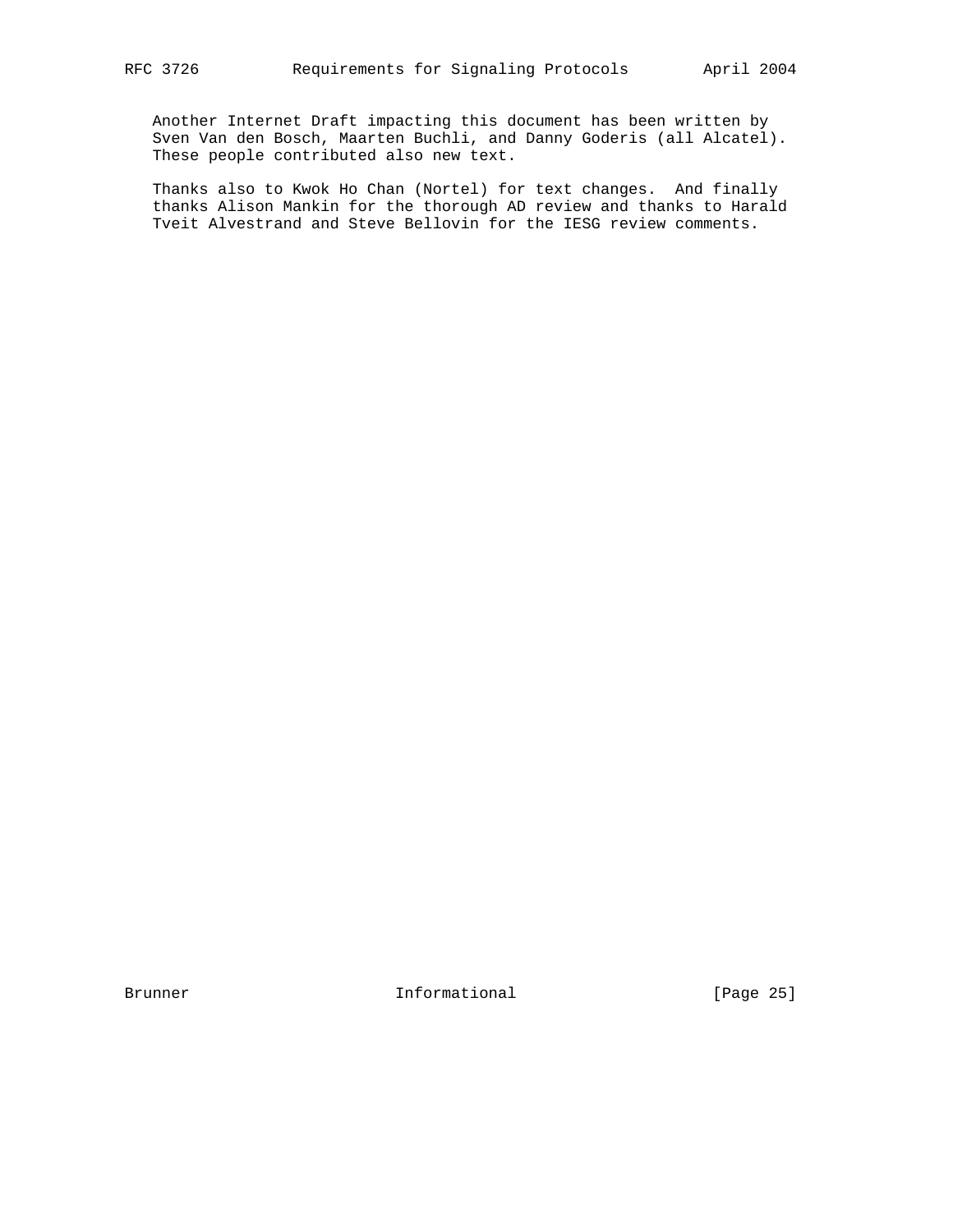## 8. Appendix: Scenarios/Use Cases

 In the following we describe scenarios, which are important to cover, and which allow us to discuss various requirements. Some regard this as use cases to be covered defining the use of a signaling protocol. In general, these scenarios consider the specific case of signaling for QoS (resource reservation), although many of the issues carry over directly to other signaling types.

## 8.1. Terminal Mobility

 The scenario we are looking at is the case where a mobile terminal (MT) changes from one access point to another access point. The access points are located in separate QoS domains. We assume Mobile IP to handle mobility on the network layer in this scenario and consider the various extensions (i.e., IETF proposals) to Mobile IP, in order to provide 'fast handover' for roaming Mobile Terminals. The goal to be achieved lies in providing, keeping, and adapting the requested QoS for the ongoing IP sessions in case of handover. Furthermore, the negotiation of QoS parameters with the new domain via the old connection might be needed, in order to support the different 'fast handover' proposals within the IETF.

 The entities involved in this scenario include a mobile terminal, access points, an access network manager, and communication partners of the MT (the other end(s) of the communication association). From a technical point of view, terminal mobility means changing the access point of a mobile terminal (MT). However, technologies might change in various directions (access technology, QoS technology, administrative domain). If the access points are within one specific QoS technology (independent of access technology) we call this intra-QoS technology handoff. In the case of an inter-QoS technology handoff, one changes from e.g., a DiffServ to an IntServ domain, however still using the same access technology. Finally, if the access points are using different access technologies we call it inter-technology hand-off.

The following issues are of special importance in this scenario:

- 1) Handoff decision
- The QoS management requests handoff. The QoS management can decide to change the access point, since the traffic conditions of the new access point are better supporting the QoS requirements. The metric may be different (optimized towards a single or a group/class of users). Note that the MT or the network (see below) might trigger the handoff.

Brunner 10 Informational 100 Page 26]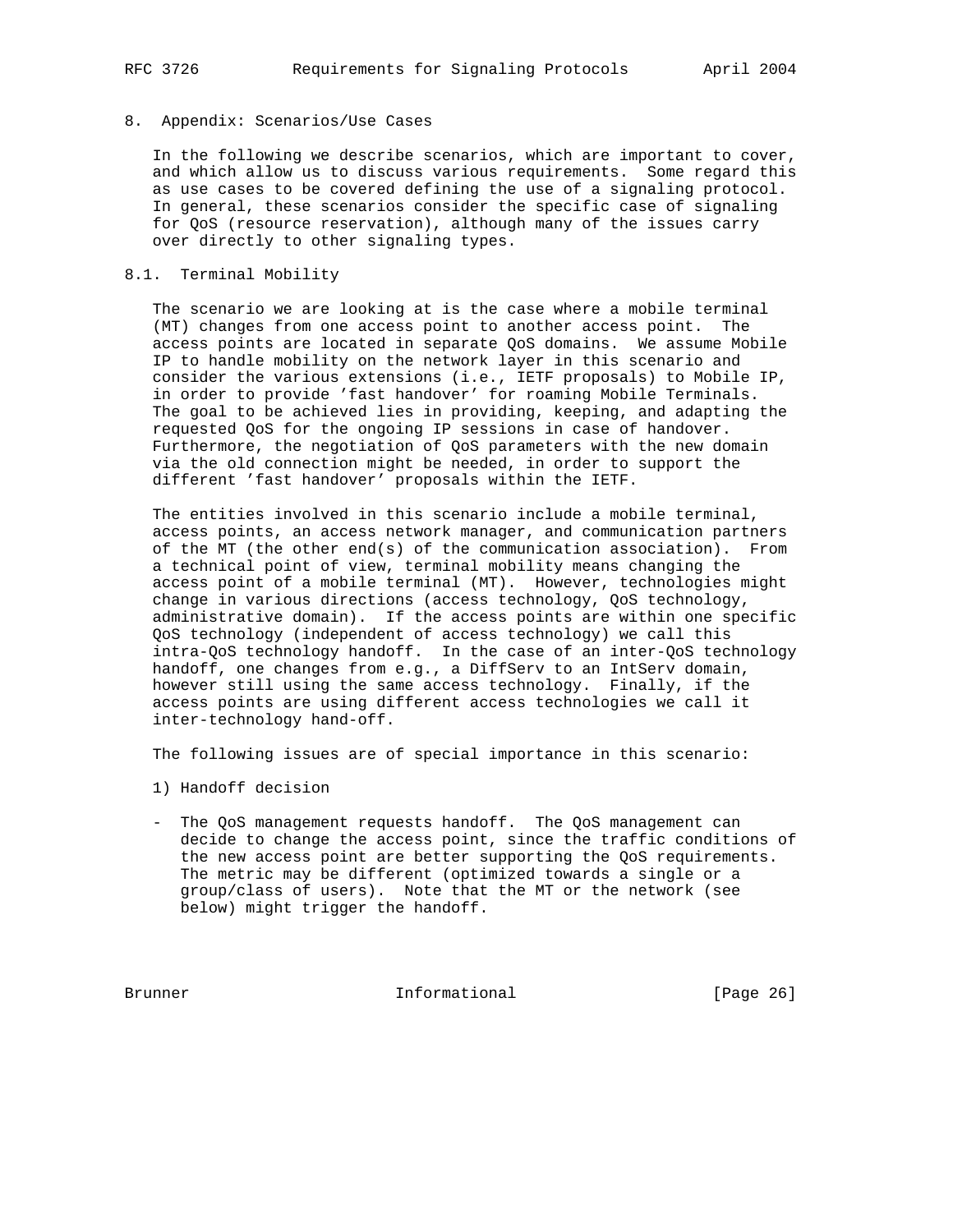- The mobility management forces handoff. This can have several reasons. The operator optimizes his network, admission is no longer granted (e.g., emptied prepaid condition). Or another example is when the MT is reaching the focus of another base station. However, this might be detected via measurements of QoS on the physical layer and is therefore out of scope of QoS signaling in IP. Note again that the MT or the network (see below) might trigger the handoff.
- This scenario shows that local decisions might not be enough. The rest of the path to the other end of the communication needs to be considered as well. Hand-off decisions in a QoS domain do not only depend on the local resource availability, e.g., the wireless part, but involve the rest of the path as well. Additionally, decomposition of an end-to-end signaling might be needed, in order to change only parts of it.
- 2) Trigger sources
- Mobile terminal: If the end-system QoS management identifies another (better-suited) access point, it will request the handoff from the terminal itself. This will be especially likely in the case that two different provider networks are involved. Another important example is when the current access point bearer disappears (e.g., removing the Ethernet cable). In this case, the NSIS Initiator is basically located on the mobile terminal.
- Network (access network manager): Sometimes, the handoff trigger will be issued from the network management to optimize the overall load situation. Most likely this will result in changing the base-station of a single providers network. Most likely the NSIS Initiator is located on a system within the network.
- 3) Integration with other protocols
- Interworking with other protocol must be considered in one or the other form. E.g., it might be worth combining QoS signaling between different QoS domains with mobility signaling at hand over.
- 4) Handover rates

 In mobile networks, the admission control process has to cope with far more admission requests than call setups alone would generate. For example, in the GSM (Global System for Mobile communications) case, mobility usually generates an average of one to two handovers

Brunner 1. Informational [Page 27]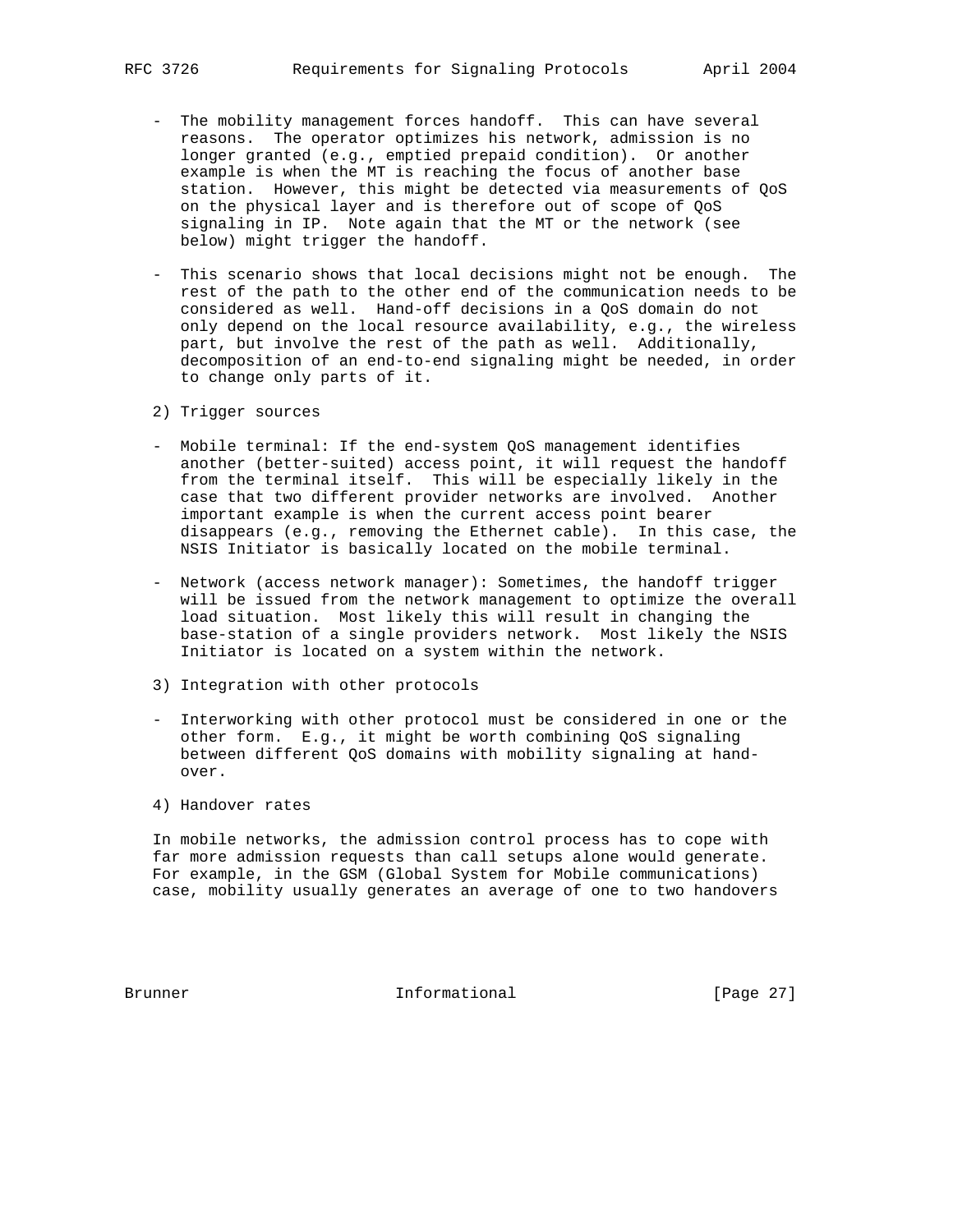per call. For third generation networks (such as UMTS), where it is necessary to keep radio links to several cells simultaneously (macro-diversity), the handover rate is significantly higher.

5) Fast state installation

 Handover can also cause packet losses. This happens when the processing of an admission request causes a delayed handover to the new base station. In this situation, some packets might be discarded, and the overall speech quality might be degraded significantly. Moreover, a delay in handover may cause degradation for other users. In the worst-case scenario, a delay in handover may cause the connection to be dropped if the handover occurred due to bad air link quality. Therefore, it is critical that QoS signaling in connection with handover be carried out very quickly.

6) Call blocking in case of overload

 Furthermore, when the network is overloaded, it is preferable to keep states for previously established flows while blocking new requests. Therefore, the resource reservation requests in connection with handover should be given higher priority than new requests for resource reservation.

8.2. Wireless Networks

 In this scenario, the user is using the packet services of a wireless system (such as the 3rd generation wireless system 3GPP/UMTS, 3GPP2/cdma2000). The region between the End Host and the Edge Node (Edge Router) connecting the wireless network to another QoS domain is considered to be a single QoS domain.

The issues in such an environment regarding QoS include:

 1) The wireless networks provide their own QoS technology with specialized parameters to coordinate the QoS provided by both the radio access and wired access networks. Provisioning of QoS technologies within a wireless network can be described mainly in terms of calling bearer classes, service options, and service instances. These QoS technologies need to be invoked with suitable parameters when higher layers trigger a request for QoS. Therefore these involve mapping of the requested higher layer QoS parameters onto specific bearer classes or service instances. The request for allocation of resources might be triggered by signaling at the IP level that passes across the wireless system, and possibly other QoS domains. Typically, wireless network specific messages are invoked to setup the underlying bearer

Brunner 10 Informational 100 Page 28]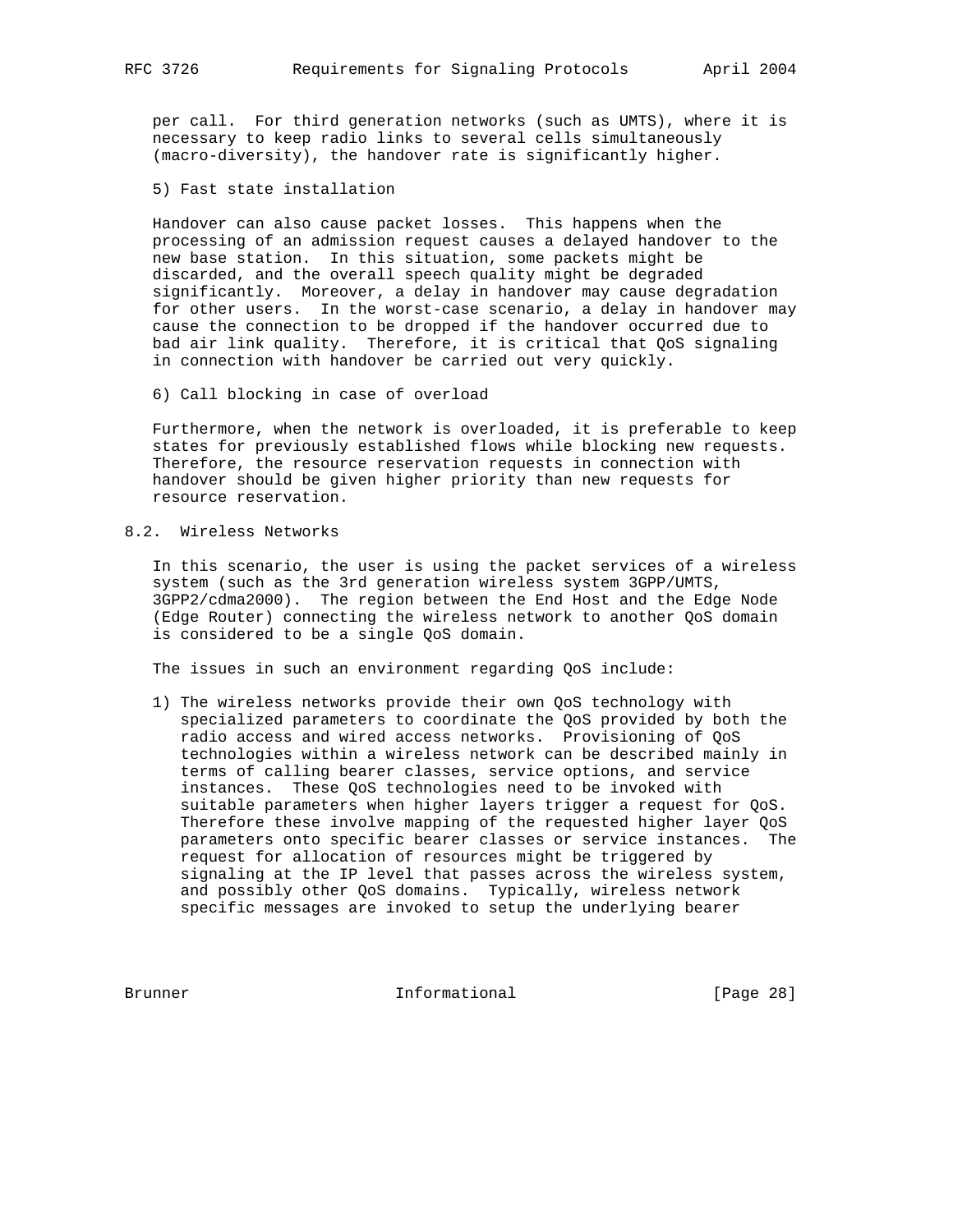classes or service instances in parallel with the IP layer QoS negotiation, to allocate resources within the radio access network.

- 2) The IP signaling messages are initiated by the NSIS initiator and interpreted by the NSIS Forwarder. The most efficient placement of the NSIS Initiator and NSIS Forwarder has not been determined in wireless networks, but a few potential scenarios can be envisioned. The NSIS Initiator could be located at the End Host (e.g., 3G User equipment (UE)), the Access Gateway or at a node that is not directly on the data path, such as a Policy Decision Function. The Access Gateway could act as a proxy NSIS Initiator on behalf of the End Host. The Policy Decision Function that controls per-flow/aggregate resources with respect to the session within its QoS domain (e.g., the 3G wireless network) may act as a proxy NSIS Initiator for the end host or the Access Gateway. Depending on the placement of the NSIS Initiator, the NSIS Forwarder may be located at an appropriate point in the wireless network.
- 3) The need for re-negotiation of resources in a new wireless domain due to host mobility. In this case the NSIS Initiator and the NSIS Forwarder should detect mobility events and autonomously trigger re-negotiation of resources.
- 8.3. An Example Scenario for 3G Wireless Networks

 The following example is a pure hypothetical scenario, where an NSIS signaling protocol might be used in a 3G environment. We do not impose in any way, how a potential integration might be done. Terms from the 3GPP architecture are used (P-CSCF, IMS, expanded below) in order to give specificity, but in a hypothetical design, one that reflects neither development nor review by 3GPP. The example should help in the design of a NSIS signaling protocol such that it could be used in various environments.

 The 3G wireless access scenario is shown in Figure 1. The Proxy-Call State Control Function (P-CSCF) is the outbound SIP proxy (only used in IP Multimedia Subsystems (IMS)). The Access Gateway is the egress router of the 3G wireless domain and it connects the radio access network to the Edge Router (ER) of the backbone IP network. The Policy Decision Function (PDF) is an entity responsible for controlling bearer level resource allocations/de-allocations in relation to session level services e.g., SIP. The Policy Decision Function may also control the Access Gateway to open and close the gates and to configure per-flow policies, i.e., to authorize or forbid user traffic. The P-CSCF (only used in IMS) and the Access Gateway communicate with the Policy Decision Function, for network

Brunner 10 Informational 100 Page 29]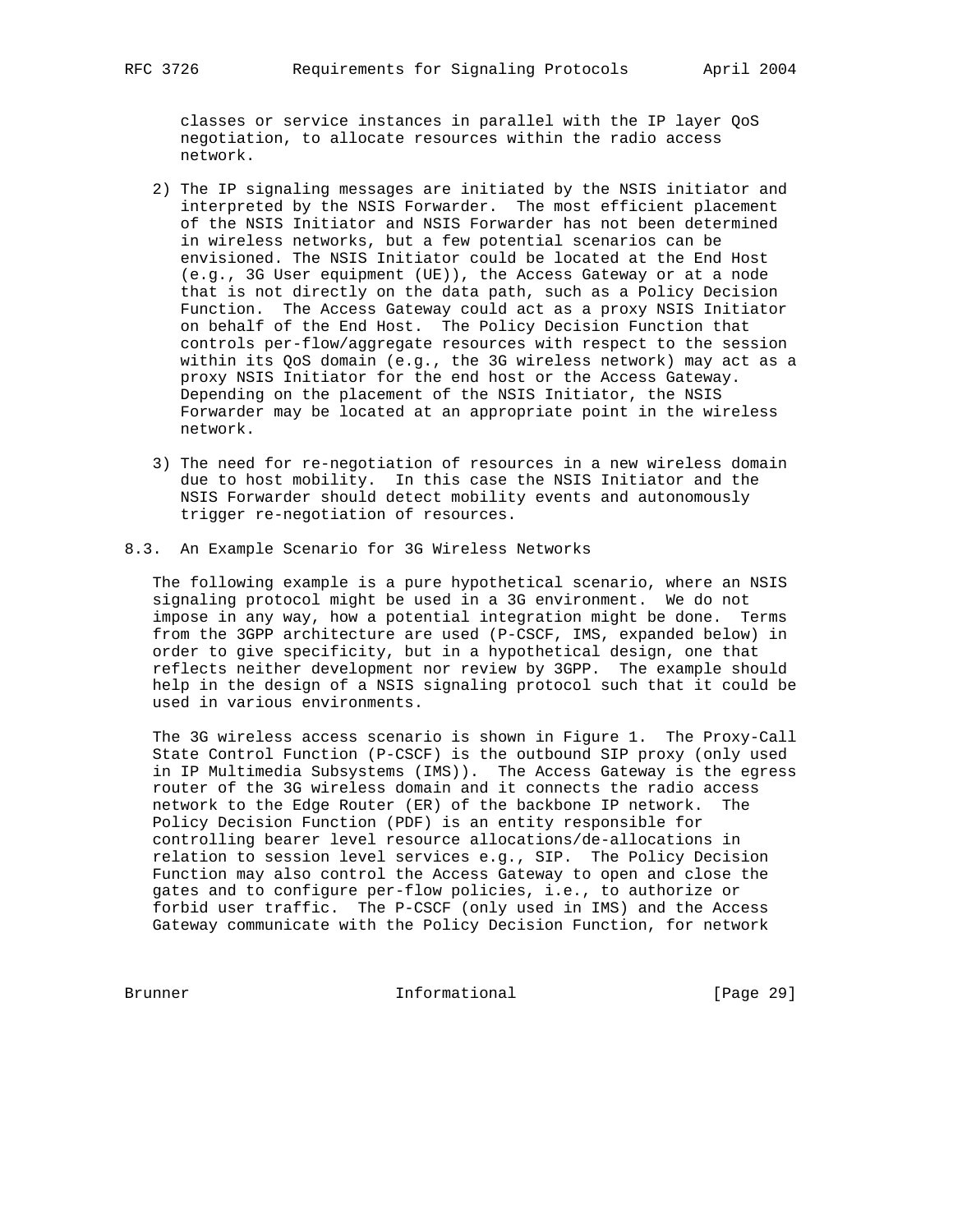resource allocation/de-allocation decisions. The User Equipment (UE) or the Mobile Station (MS) consists of a Mobile Terminal (MT) and Terminal Equipment (TE), e.g., a laptop.



Figure 1: 3G wireless access scenario

 The PDF has all the required QoS information for per-flow or aggregate admission control in 3G wireless networks. It receives resource allocation/de-allocation requests from the P-CSCF and/or Access Gateway etc. and responds with policy decisions. Hence the PDF may be a candidate entity to host the functionality of the NSIS Initiator, initiating the NSIS QoS signaling towards the backbone IP network. On the other hand, the UE/MS may act as the NSIS Initiator or the Access Gateway may act as a Proxy NSIS Initiator on behalf of the UE/MS. In the former case, the P-CSCF/PDF has to do the mapping from codec types and media descriptors (derived from SIP/SDP signaling) to IP traffic descriptor. In the latter case, the UE/MS may use any appropriate QoS signaling mechanism as the NSIS Initiator. If the Access Gateway is acting as the Proxy NSIS initiator on behalf of the UE/MS, then it may have to do the mapping of parameters from radio access specific QoS to IP QoS traffic parameters before forwarding the request to the NSIS Forwarder.

 The NSIS Forwarder is currently not part of the standard 3G wireless architecture. However, to achieve end-to-end QoS a NSIS Forwarder is needed such that the NSIS Initiators can request a QoS connection to the IP network. As in the previous example, the NSIS Forwarder could manage a set of pre-provisioned resources in the IP network, i.e., bandwidth pipes, and the NSIS Forwarder perform per-flow admission control into these pipes. In this way, a connection can be made

Brunner 1. Informational 1. The Informational (Page 30)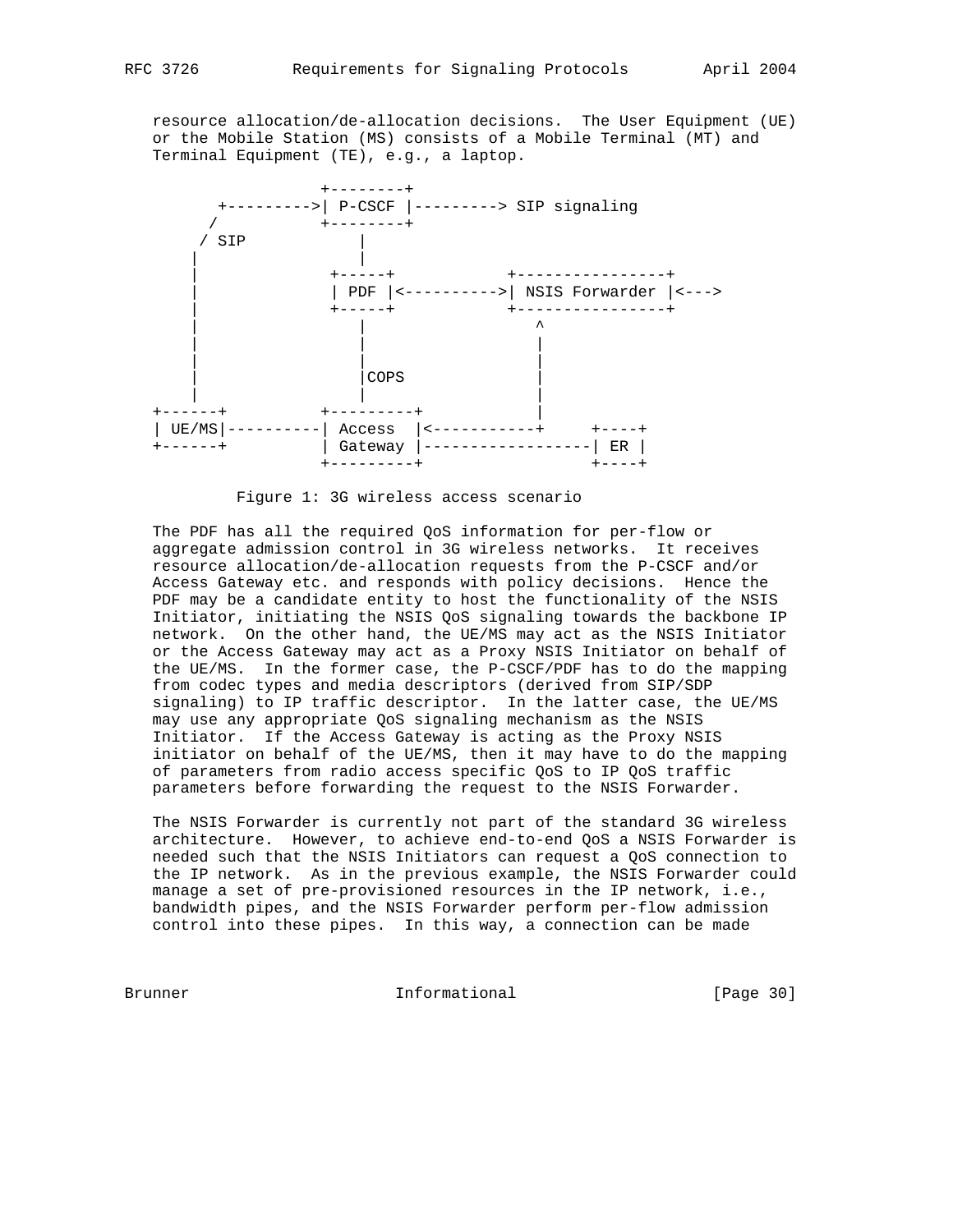between two 3G wireless access networks, and hence, end-to-end QoS can be achieved. In this case the NSIS Initiator and NSIS Forwarder are clearly two separate logical entities. The Access Gateway or/and the Edge Router in Fig.1 may contain the NSIS Forwarder functionality, depending upon the placement of the NSIS Initiator as discussed in scenario 2 in section 8.2. This use case clearly illustrates the need for an NSIS QoS signaling protocol between NSIS Initiator and NSIS Forwarder. An important application of such a protocol may be its use in the end-to-end establishment of a connection with specific QoS characteristics between a mobile host and another party (e.g., end host or content server).

## 8.4. Wired Part of Wireless Network

 A wireless network, seen from a QoS domain perspective, usually consists of three parts: a wireless interface part (the "radio interface"), a wired part of the wireless network (i.e., Radio Access Network) and the backbone of the wireless network, as shown in Figure 2. Note that this figure should not be seen as an architectural overview of wireless networks but rather as showing the conceptual QoS domains in a wireless network.

 In this scenario, a mobile host can roam and perform a handover procedure between base stations/access routers. In this scenario the NSIS QoS protocol can be applied between a base station and the gateway (GW). In this case a GW can also be considered as a local handover anchor point. Furthermore, in this scenario the NSIS QoS protocol can also be applied either between two GWs, or between two edge routers (ER).

Brunner 1. Informational [Page 31]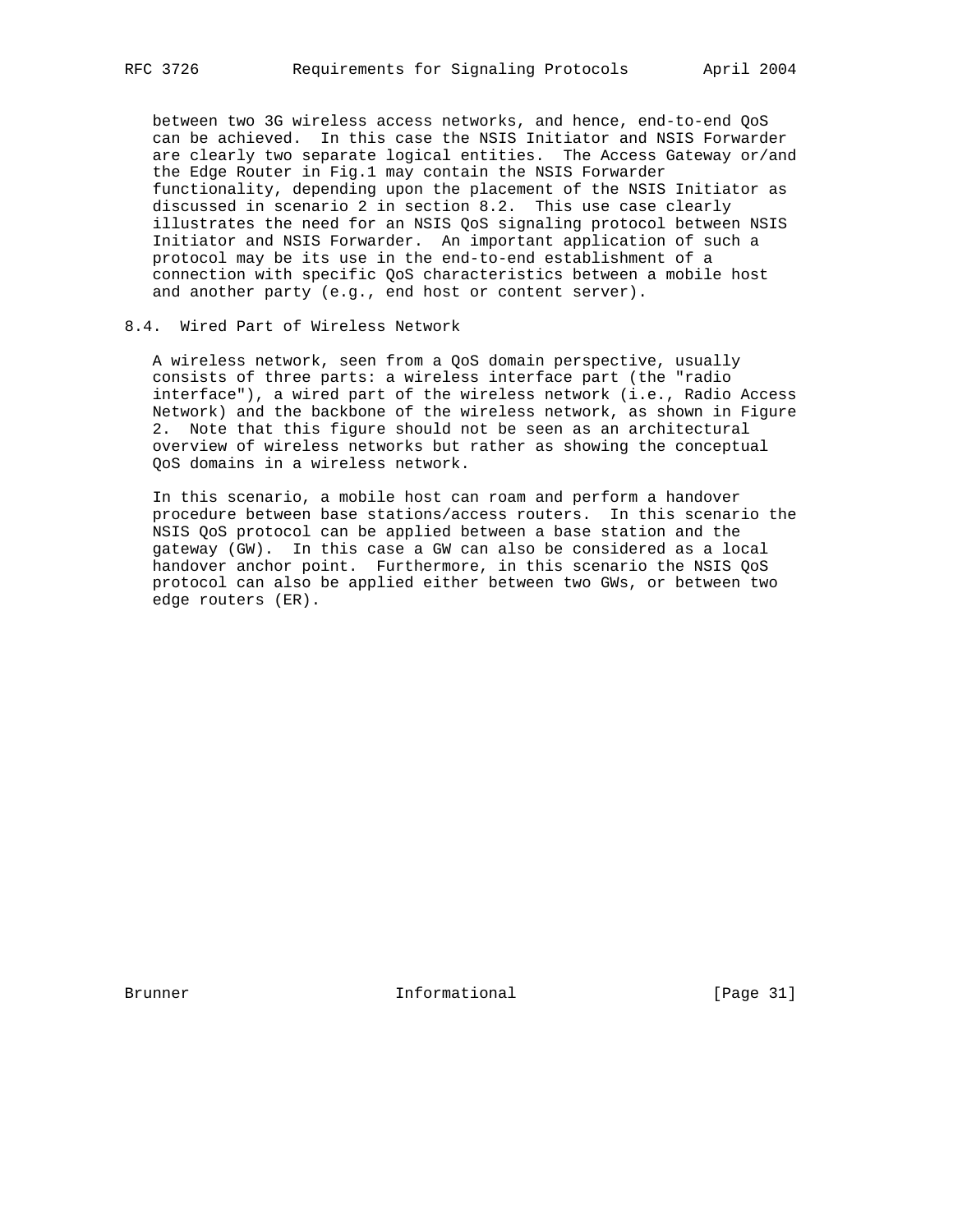

Wireless Network

Figure 2. QoS architecture of wired part of wireless network

 Each of these parts of the wireless network impose different issues to be solved on the QoS signaling solution being used:

- 1) Wireless interface: The solution for the air interface link has to ensure flexibility and spectrum efficient transmission of IP packets. However, this link layer QoS can be solved in the same way as any other last hop problem by allowing a host to request the proper QoS profile.
- 2) Wired part of the wireless network: This is the part of the network that is closest to the base stations/access routers. It is an IP network although some parts logically perform tunneling of the end user data. In cellular networks, the wired part of the wireless network is denoted as a radio access network.

 This part of the wireless network has different requirements for signaling protocol characteristics when compared to traditional IP networks:

 - The network must support mobility. Many wireless networks are able to provide a combination of soft and hard handover procedures. When handover occurs, reservations need to be established on new paths. The establishment time has to be as

Brunner 1. Informational [Page 32]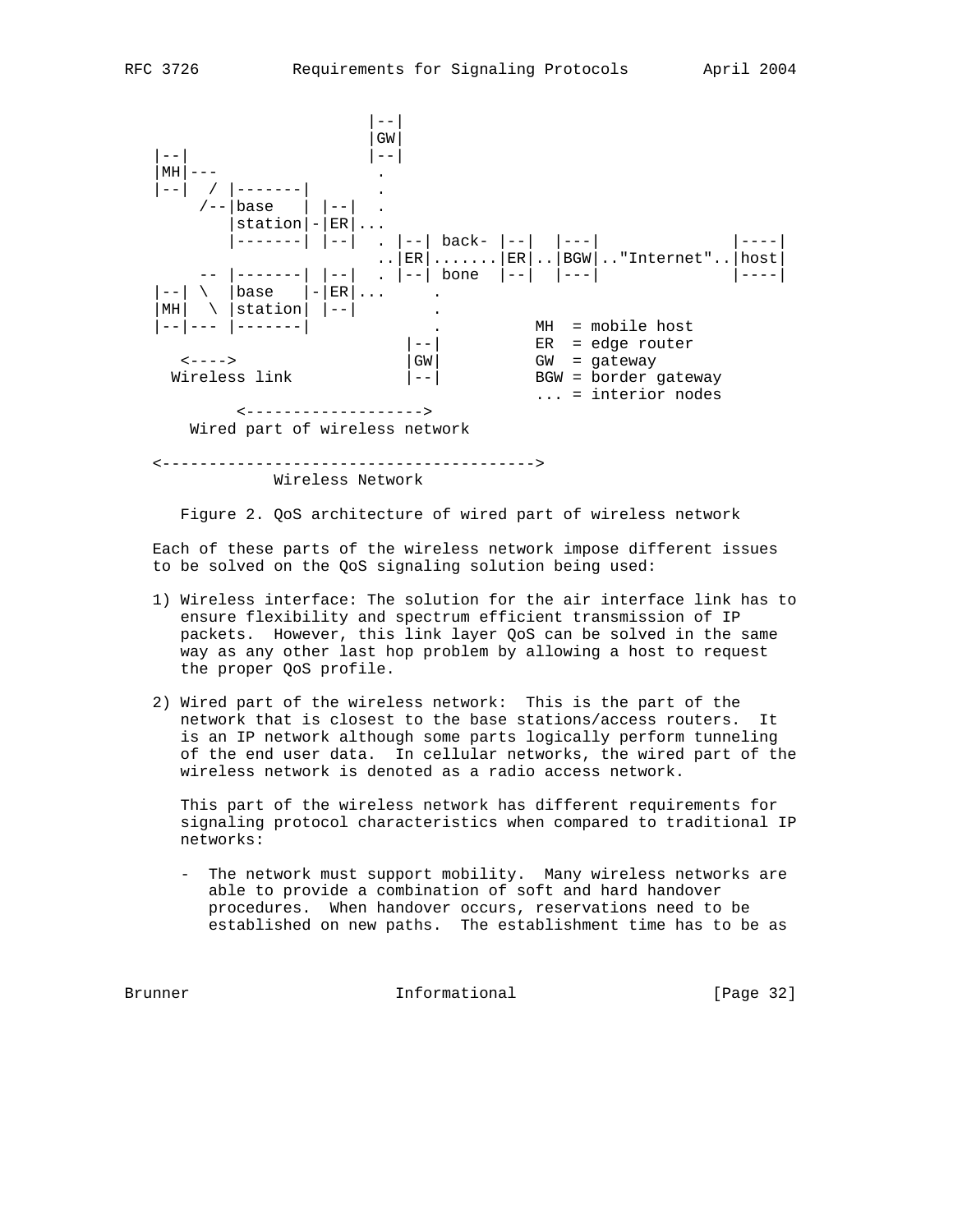short as possible since long establishment times for s degrade the performance of the wireless network. Moreover, for maximal utilization of the radio spectrum, frequent handover operations are required.

- These links are typically rather bandwidth-limited.
- The wired transmission in such a network contains a relatively high volume of expensive leased lines. Overprovisioning might therefore be prohibitively expensive.
- The radio base stations are spread over a wide geographical area and are in general situated a large distance from the backbone.
- 3) Backbone of the wireless network: the requirements imposed by this network are similar to the requirements imposed by other types of backbone networks.

 Due to these very different characteristics and requirements, often contradictory, different QoS signaling solutions might be needed in each of the three network parts.

#### 8.5. Session Mobility

 In this scenario, a session is moved from one end-system to another. Ongoing sessions are kept and QoS parameters need to be adapted, since it is very likely that the new device provides different capabilities. Note that it is open which entity initiates the move, which implies that the NSIS Initiator might be triggered by different entities.

 User mobility (i.e., a user changing the device and therefore moving the sessions to the new device) is considered to be a special case within the session mobility scenario.

 Note that this scenario is different from terminal mobility. The terminal (end-system) has not moved to a different access point. Both terminals are still connected to an IP network at their original points.

The issues include:

- 1) Keeping the QoS guarantees negotiated implies that the end point(s) of communication are changed without changing the s.
- 2) The trigger of the session move might be the user or any other party involved in the session.

Brunner 10 Informational 100 Page 33]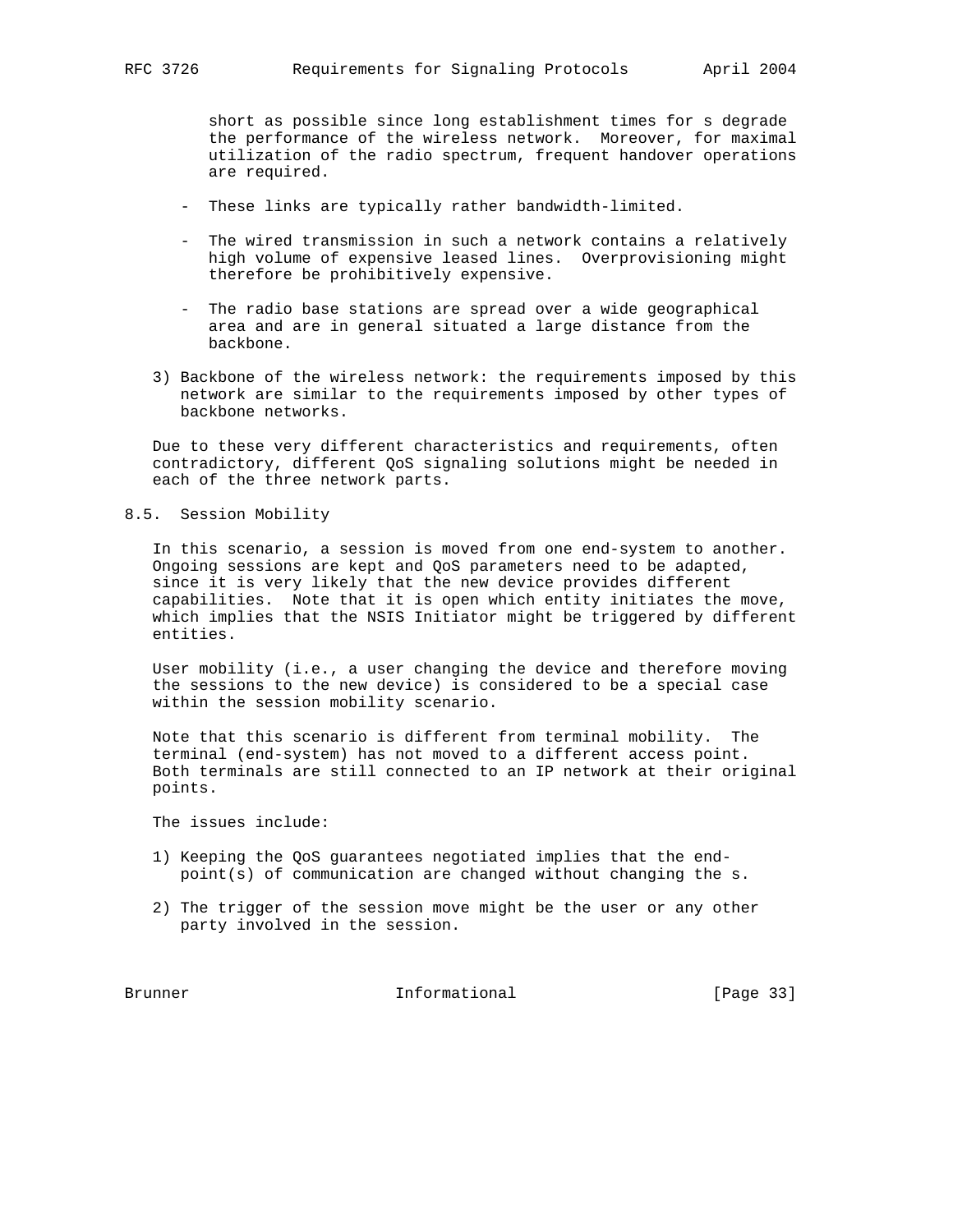8.6. QoS Reservation/Negotiation from Access to Core Network

 The scenario includes the signaling between access networks and core networks in order to setup and change reservations together with potential negotiation.

 The issues to be solved in this scenario are different from previous ones.

- 1) The entity of reservation is most likely an aggregate.
- 2) The time scales of states might be different (long living states of aggregates, less often re-negotiation).
- 3) The specification of the traffic (amount of traffic), a particular QoS is guaranteed for, needs to be changed. E.g., in case additional flows are added to the aggregate, the traffic specification of the flow needs to be added if it is not already included in the aggregates specification.
- 4) The flow specification is more complex including network addresses and sets of different address for the source as well as for the destination of the flow.
- 8.7. QoS Reservation/Negotiation Over Administrative Boundaries

 Signaling between two or more core networks to provide QoS is handled in this scenario. This might also include access to core signaling over administrative boundaries. Compared to the previous one it adds the case, where the two networks are not in the same administrative domain. Basically, it is the inter-domain/inter-provider signaling which is handled in here.

 The domain boundary is the critical issue to be resolved. Which of various flavors of issues a QoS signaling protocol has to be concerned with.

- 1) Competing administrations: Normally, only basic information should be exchanged, if the signaling is between competing administrations. Specifically information about core network internals (e.g., topology, technology, etc.) should not be exchanged. Some information exchange about the "access points" of the core networks (which is topology information as well) may be required, to be exchanged, because it is needed for proper signaling.
- 2) Additionally, as in scenario 4, signaling most likely is based on aggregates, with all the issues raise there.

Brunner Informational [Page 34]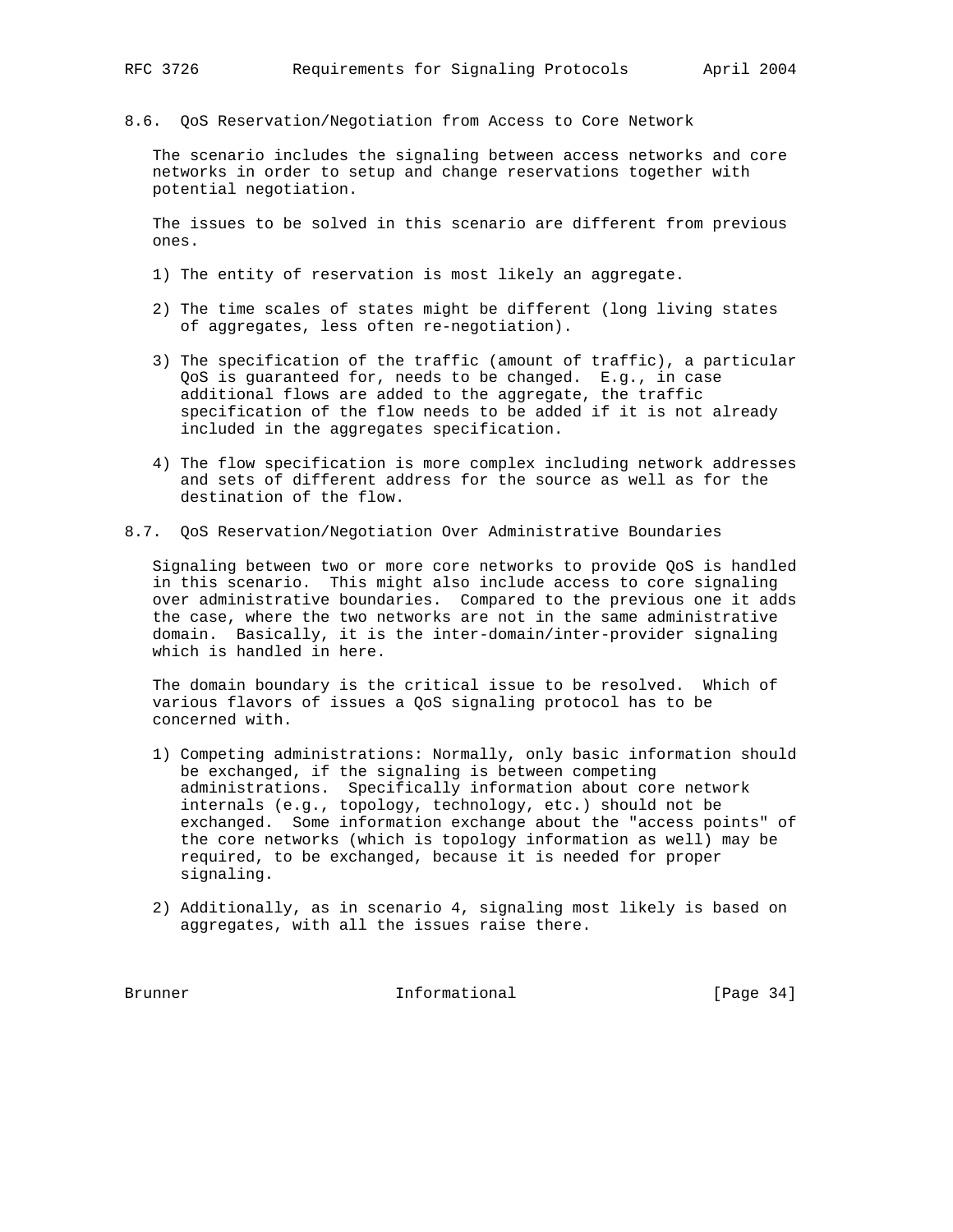- - 3) Authorization: It is critical that the NSIS Initiator is authorized to perform a QoS path setup.
	- 4) Accountability: It is important to notice that signaling might be used as an entity to charge money for, therefore the interoperation with accounting needs to be available.
- 8.8. QoS Signaling Between PSTN Gateways and Backbone Routers

 A PSTN gateway (i.e., host) requires information from the network regarding its ability to transport voice traffic across the network. The voice quality will suffer due to packet loss, latency and jitter. Signaling is used to identify and admit a flow for which these impairments are minimized. In addition, the disposition of the signaling request is used to allow the PSTN GW to make a call routing decision before the call is actually accepted and delivered to the final destination.

 PSTN gateways may handle thousands of calls simultaneously and there may be hundreds of PSTN gateways in a single provider network. These numbers are likely to increase as the size of the network increases. The point being that scalability is a major issue.

 There are several ways that a PSTN gateway can acquire assurances that a network can carry its traffic across the network. These include:

- 1. Over-provisioning a high availability network.
- 2. Handling admission control through some policy server that has a global view of the network and its resources.
- 3. Per PSTN GW pair admission control.
- 4. Per call admission control (where a call is defined as the 5-tuple used to carry a single RTP flow).

 Item 1 requires no signaling at all and is therefore outside the scope of this working group.

 Item 2 is really a better informed version of 1, but it is also outside the scope of this working group as it relies on a particular telephony signaling protocol rather than a packet admission control protocol.

 Item 3 is initially attractive, as it appears to have reasonable scaling properties, however, its scaling properties only are effective in cases where there are relatively few PSTN GWs. In the

Brunner Informational [Page 35]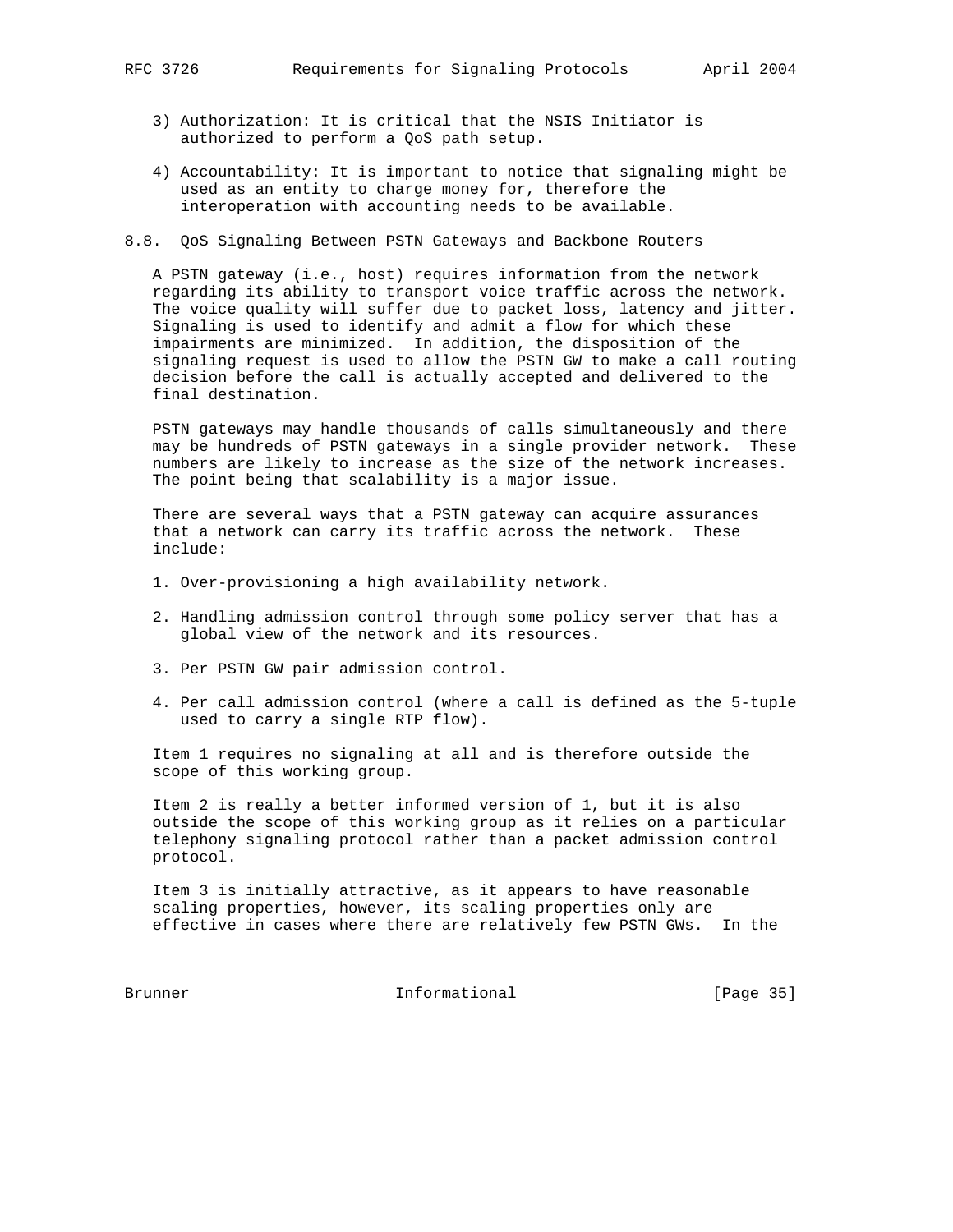more general case where a PSTN GW reduces to a single IP phone sitting behind some access network, the opportunities for aggregation are reduced and the problem reduces to item 4.

 Item 4 is the most general case. However, it has the most difficult scaling problems. The objective here is to place the requirements on Item 4 such that a scalable per-flow admission control protocol or protocol suite may be developed.

 The case where per-flow signaling extends to individual IP end-points allows the inclusion of IP phones on cable, DSL, wireless or other access networks in this scenario.

Call Scenario

 A PSTN GW signals end-to-end for some 5-tuple defined flow a bandwidth and QoS requirement. Note that the 5-tuple might include masking/wildcarding. The access network admits this flow according to its local policy and the specific details of the access technology.

 At the edge router (i.e., border node), the flow is admitted, again with an optional authentication process, possibly involving an external policy server. Note that the relationship between the PSTN GW and the policy server and the routers and the policy server is outside the scope of NSIS. The edge router then admits the flow into the core of the network, possibly using some aggregation technique.

 At the interior nodes, the NSIS host-to-host signaling should either be ignored or invisible as the Edge router performed the admission control decision to some aggregate.

 At the inter-provider router (i.e., border node), again the NSIS host-to-host signaling should either be ignored or invisible, as the Edge router has performed an admission control decision about an aggregate across a carrier network.

## 8.9. PSTN Trunking Gateway

 One of the use cases for the NSIS signaling protocol is the scenario of interconnecting PSTN gateways with an IP network that supports QoS.

Brunner 1. Informational [Page 36]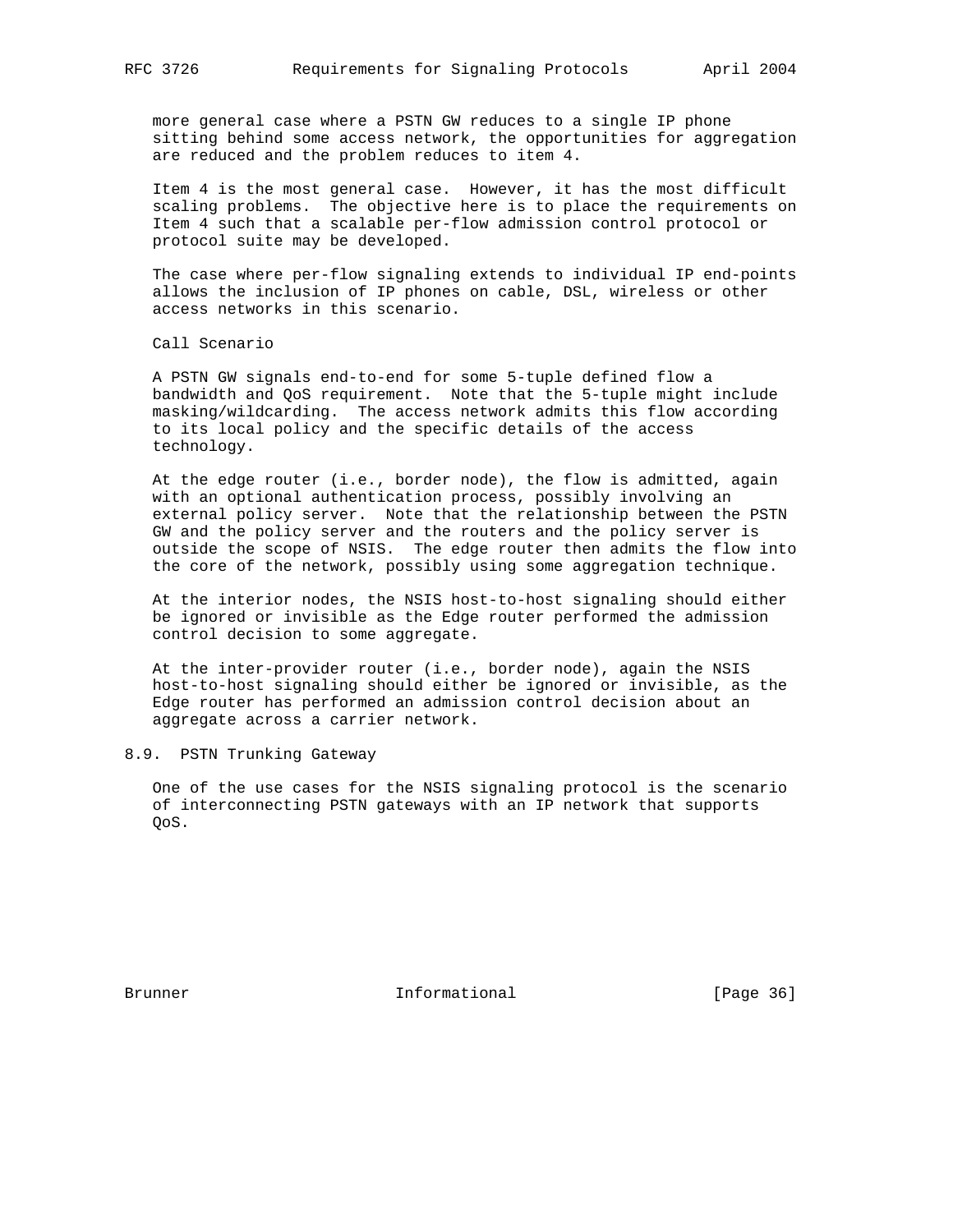Four different scenarios are considered here.

- 1. In-band QoS signaling is used. In this case the Media Gateway (MG) will be acting as the NSIS Initiator and the Edge Router (ER) will be the NSIS Forwarder. Hence, the ER should do admission control (into pre-provisioned traffic trunks) for the individual traffic flows. This scenario is not further considered here.
	- 2. Out-of-band signaling in a single domain, the NSIS forwarder is integrated in the Media Gateway Controller (MGC). In this case no NSIS protocol is required.
	- 3. Out-of-band signaling in a single domain, the NSIS forwarder is a separate box. In this case NSIS signaling is used between the MGC and the NSIS Forwarder.
	- 4. Out-of-band signaling between multiple domains, the NSIS Forwarder (which may be integrated in the MGC) triggers the NSIS Forwarder of the next domain.

 When the out-of-band QoS signaling is used the Media Gateway Controller (MGC) will be acting as the NSIS Initiator.

 In the second scenario the voice provider manages a set of traffic trunks that are leased from a network provider. The MGC does the admission control in this case. Since the NSIS Forwarder acts both as a NSIS Initiator and a NSIS Forwarder, no NSIS signaling is required. This scenario is shown in Figure 3.



Figure 3: PSTN trunking gateway scenario

Brunner 1. Informational [Page 37]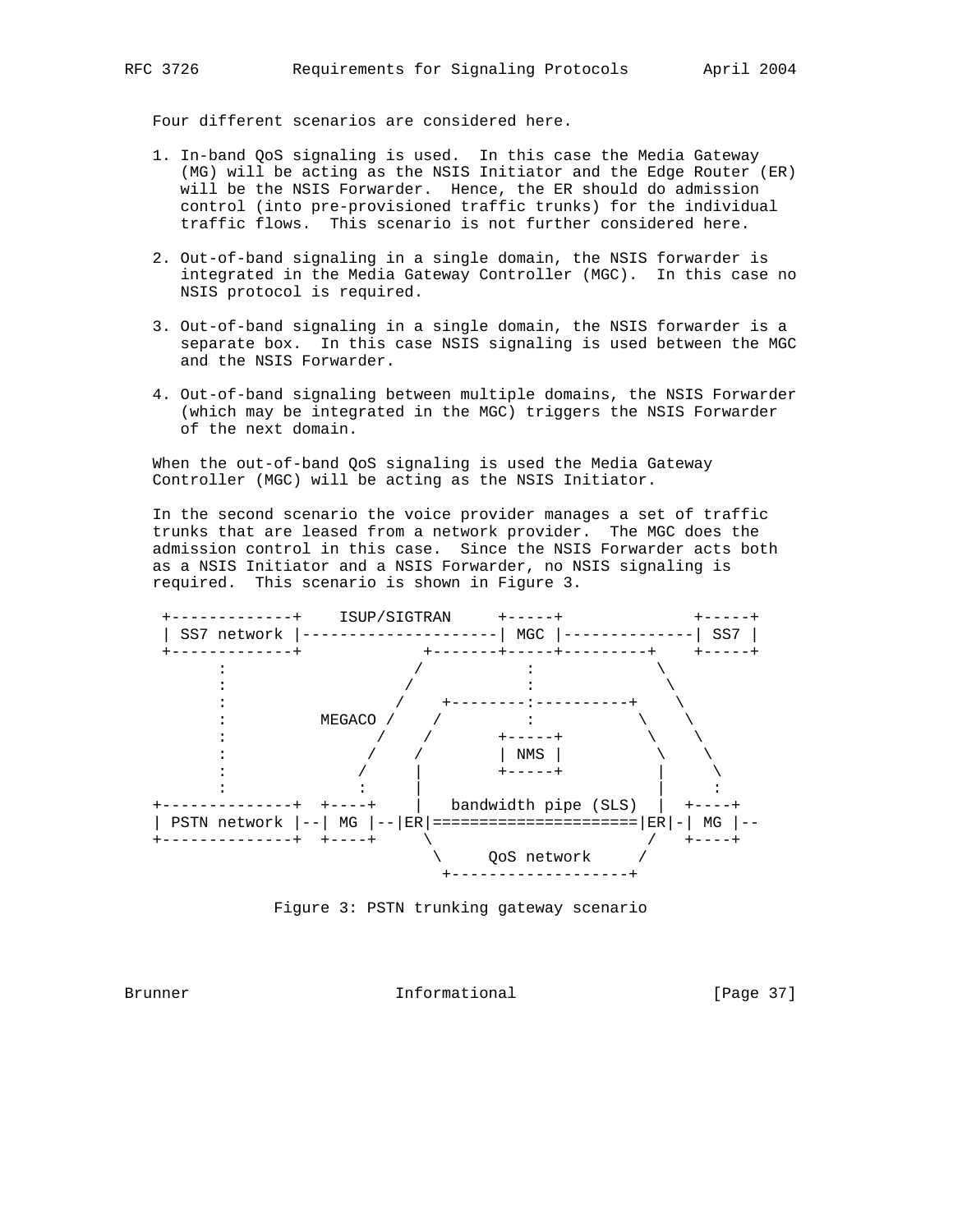In the third scenario, the voice provider does not lease traffic trunks in the network. Another entity may lease traffic trunks and may use a NSIS Forwarder to do per-flow admission control. In this case the NSIS signaling is used between the MGC and the NSIS Forwarder, which is a separate box here. Hence, the MGC acts only as a NSIS Initiator. This scenario is depicted in Figure 4.



Figure 4: PSTN trunking gateway scenario

 In the fourth scenario multiple transport domains are involved. In the originating network either the MGC may have an overview on the resources of the overlay network or a separate NSIS Forwarder will have the overview. Hence, depending on this either the MGC or the NSIS Forwarder of the originating domain will contact the NSIS Forwarder of the next domain. The MGC always acts as a NSIS Initiator and may also be acting as a NSIS Forwarder in the first domain.

8.10. An Application Requests End-to-End QoS Path from the Network

 This is actually the conceptually simplest case. A multimedia application requests a guaranteed service from an IP network. We assume here that the application is somehow able to specify the network service. The characteristics here are that many hosts might do it, but that the requested service is low capacity (bounded by the access line). Note that there is an issue of scaling in the number of applications requesting this service in the core of the network.

Brunner 1. Informational 1. Page 38]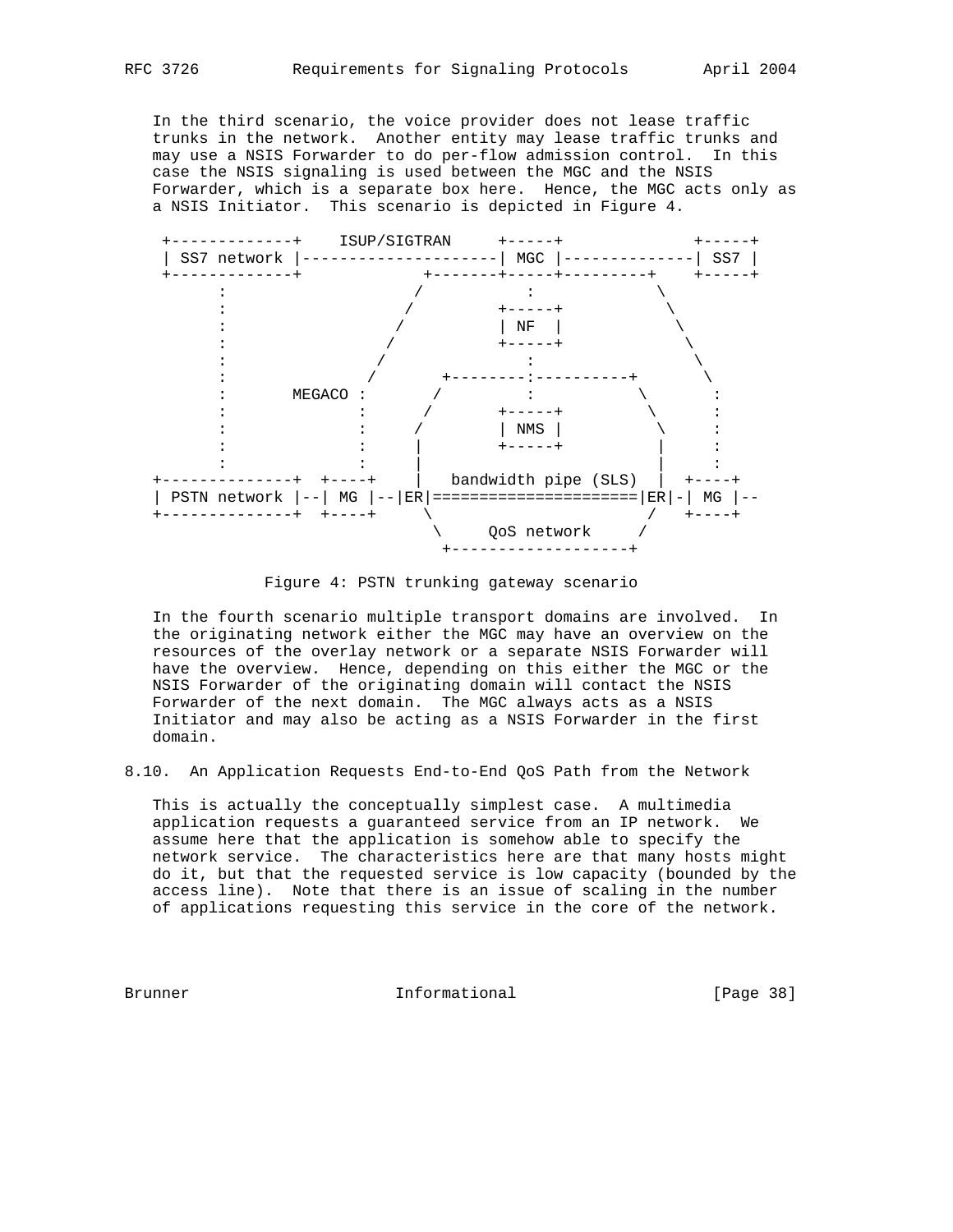# 8.11. QOS for Virtual Private Networks

 In a Virtual Private Network (VPN), a variety of tunnels might be used between its edges. These tunnels could be for example, IPSec, GRE, and IP-IP. One of the most significant issues in VPNs is related to how a flow is identified and what quality a flow gets. A flow identification might consist among others of the transport protocol port numbers. In an IP-Sec tunnel this will be problematic since the transport protocol information is encrypted.

 There are two types of L3 VPNs, distinguished by where the endpoints of the tunnels exist. The endpoints of the tunnels may either be on the customer (CPE) or the provider equipment or provider edge (PE).

 Virtual Private networks are also likely to request bandwidth or other type of service in addition to the premium services the PSTN GW are likely to use.

#### 8.11.1. Tunnel End Points at the Customer Premises

 When the endpoints are the CPE, the CPE may want to signal across the public IP network for a particular amount of bandwidth and QoS for the tunnel aggregate. Such signaling may be useful when a customer wants to vary their network cost with demand, rather than paying a flat rate. Such signaling exists between the two CPE routers. Intermediate access and edge routers perform the same exact call admission control, authentication and aggregation functions performed by the corresponding routers in the PSTN GW scenario with the exception that the endpoints are the CPE tunnel endpoints rather than PSTN GWs and the 5-tuple used to describe the RTP flow is replaced with the corresponding flow spec to uniquely identify the tunnels. Tunnels may be of any variety (e.g., IP-Sec, GRE, IP-IP).

 In such a scenario, NSIS would actually allow partly for customer managed VPNs, which means a customer can setup VPNs by subsequent NSIS signaling to various end-point. Plus the tunnel end-points are not necessarily bound to an application. The customer administrator might be the one triggering NSIS signaling.

8.11.2. Tunnel End Points at the Provider Premises

 In the case were the tunnel end-points exist on the provider edge, requests for bandwidth may be signaled either per flow, where a flow is defined from a customers address space, or between customer sites.

 In the case of per flow signaling, the PE router must map the bandwidth request to the tunnel carrying traffic to the destination specified in the flow spec. Such a tunnel is a member of an

Brunner Informational [Page 39]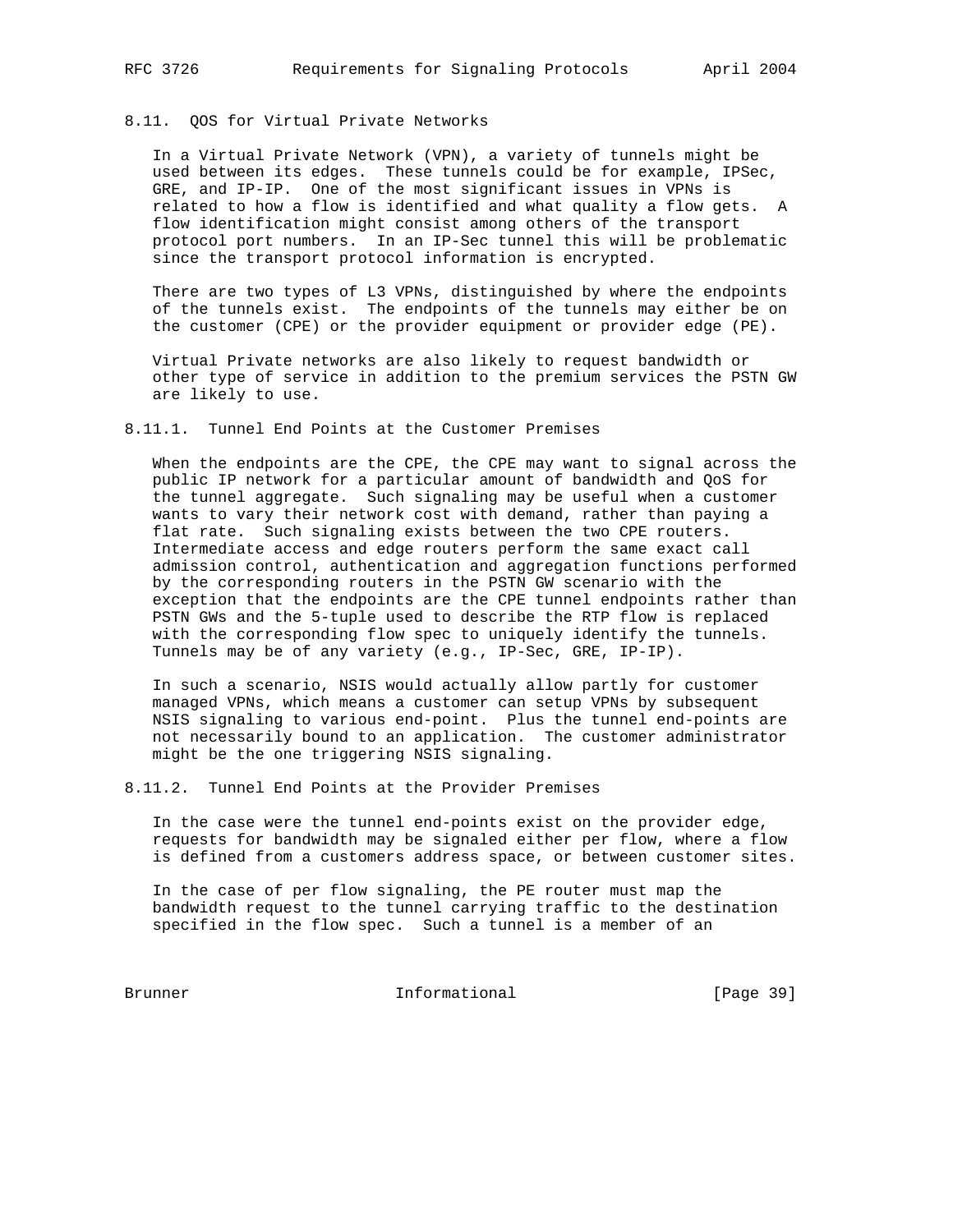aggregate to which the flow must be admitted. In this case, the operation of admission control is very similar to the case of the PSTN GW with the additional level of indirection imposed by the VPN tunnel. Therefore, authentication, accounting and policing may be required on the PE router.

 In the case of per site signaling, a site would need to be identified. This may be accomplished by specifying the network serviced at that site through an IP prefix. In this case, the admission control function is performed on the aggregate to the PE router connected to the site in question.

- 9. References
- 9.1. Normative References
	- [KEYWORDS] Bradner, S., "Key words for use in RFCs to Indicate Requirement Levels", BCP 14, RFC 2119, March 1997.
- 9.2. Informative References
	- [RSVP] Braden, R., Ed., Zhang, L., Berson, S., Herzog, S. and S. Jamin, "Resource Protocol (RSVP) -- Version 1 Functional Specification", RFC 2205, September 1997.
	- [RFC3234] Carpenter, B. and S. Brim, "Middleboxes: Taxonomy and Issues", RFC 3234, February 2002.

Brunner 1. Informational [Page 40]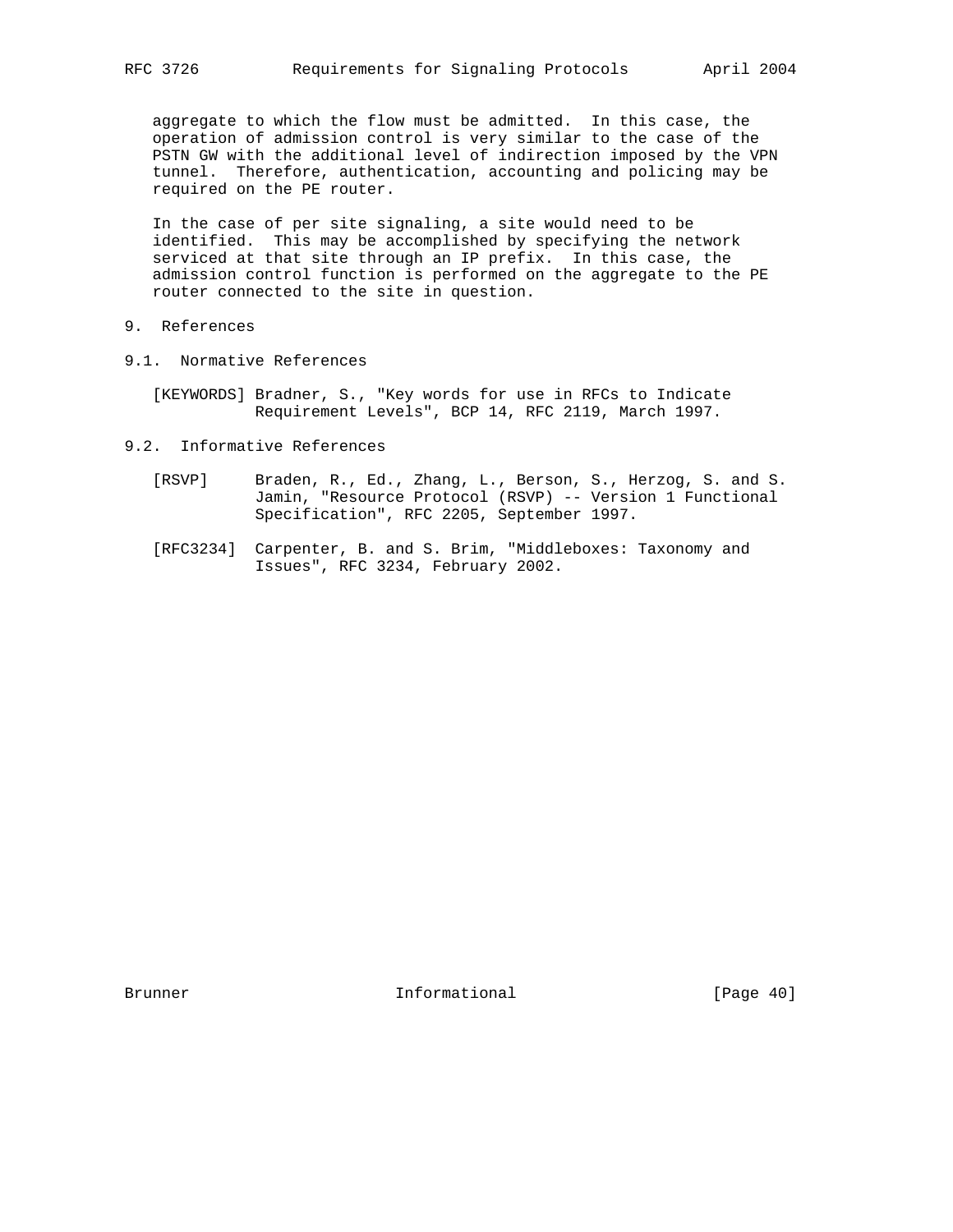10. Authors' Addresses Marcus Brunner (Editor) NEC Europe Ltd. Network Laboratories Kurfuersten-Anlage 36 D-69115 Heidelberg Germany EMail: brunner@netlab.nec.de

 Robert Hancock Roke Manor Research Ltd Romsey, Hants, SO51 0ZN United Kingdom

EMail: robert.hancock@roke.co.uk

 Eleanor Hepworth Roke Manor Research Ltd Romsey, Hants, SO51 0ZN United Kingdom

EMail: eleanor.hepworth@roke.co.uk

 Cornelia Kappler Siemens AG Berlin 13623 Germany

EMail: cornelia.kappler@siemens.com

 Hannes Tschofenig Siemens AG Otto-Hahn-Ring 6 81739 Munchen Germany

EMail: Hannes.Tschofenig@mchp.siemens.de

Brunner 10 Informational [Page 41]